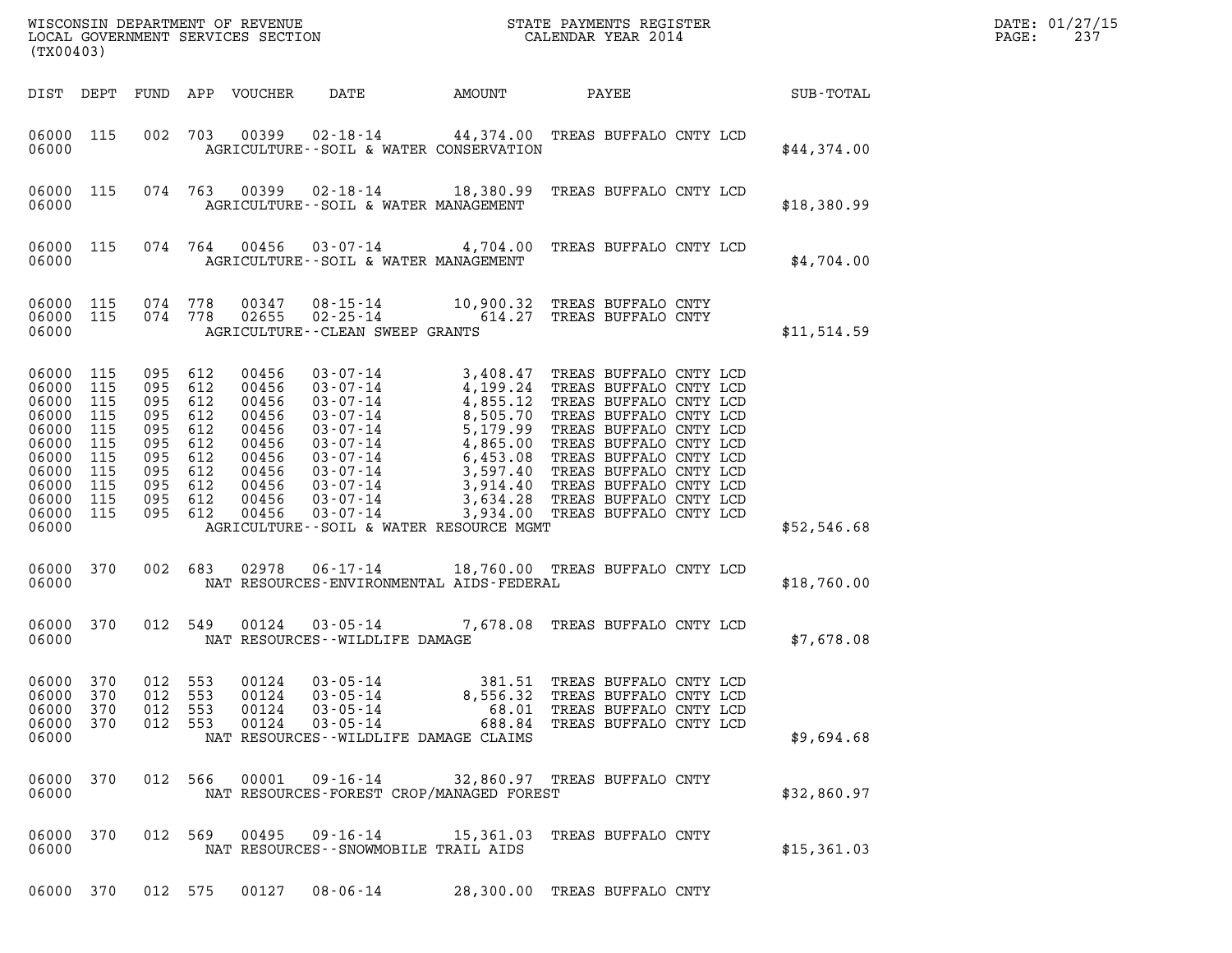| (TX00403)                                              |                          |                          |                                     |                                           | WISCONSIN DEPARTMENT OF REVENUE<br>LOCAL GOVERNMENT SERVICES SECTION                   |                                                                                            | STATE PAYMENTS REGISTER<br>CALENDAR YEAR 2014                                                              |              | DATE: 01/27/15<br>PAGE:<br>238 |
|--------------------------------------------------------|--------------------------|--------------------------|-------------------------------------|-------------------------------------------|----------------------------------------------------------------------------------------|--------------------------------------------------------------------------------------------|------------------------------------------------------------------------------------------------------------|--------------|--------------------------------|
| DIST DEPT                                              |                          |                          |                                     | FUND APP VOUCHER                          | DATE                                                                                   | AMOUNT                                                                                     | PAYEE                                                                                                      | SUB-TOTAL    |                                |
| 06000 370<br>06000                                     |                          |                          | 012 575                             | 00458                                     |                                                                                        | NAT RESOURCES - - SNOWMOBILE TRAIL AIDS                                                    | 09-10-14 28,300.00 TREAS BUFFALO CNTY                                                                      | \$56,600.00  |                                |
| 06000 370<br>06000                                     |                          |                          | 012 584                             | 00056                                     | NAT RESOURCES -- PMT IN LIEU OF TAXES                                                  |                                                                                            | 09-30-14 15,737.00 TREAS BUFFALO CNTY                                                                      | \$15,737.00  |                                |
| 06000                                                  | 06000 370                |                          | 074 670                             | 41283                                     | NAT RESOURCES - - RU RECYCLING GRANT                                                   |                                                                                            | 05-23-14 96,006.45 TREAS BUFFALO CNTY                                                                      | \$96,006.45  |                                |
| 06000 370<br>06000                                     |                          |                          | 074 673                             | 41283                                     | 05-23-14                                                                               | NAT RESOURCES - - RU CONSOLIDATED GRANT                                                    | 2,797.40 TREAS BUFFALO CNTY                                                                                | \$2,797.40   |                                |
| 06000                                                  | 06000 370                |                          | 095 517                             | 02978                                     | NAT RESOURCES - - POLLUTION CONTROL                                                    |                                                                                            | 06-17-14 6,099.99 TREAS BUFFALO CNTY LCD                                                                   | \$6,099.99   |                                |
| 06000 395<br>06000                                     |                          |                          |                                     | 011 168 14006                             | TRANSPORTATION--ELDERLY & DISABLED                                                     |                                                                                            | 05-05-14 68,117.00 COUNTY OF BUFFALO                                                                       | \$68,117.00  |                                |
| 06000 395<br>06000                                     |                          |                          |                                     | 011 174 04073                             | TRANSPORTATION--FLOOD DAMAGE AID                                                       |                                                                                            | 02-18-14 25,156.64 TREAS BUFFALO CO                                                                        | \$25,156.64  |                                |
| 06000 395<br>06000                                     |                          |                          | 011 185                             | 31834                                     | $11 - 24 - 14$                                                                         | TRANSPORTATION - - HIGHWAY SAFETY - FEDERAL                                                | 8,498.16 TREAS BUFFALO CO                                                                                  | \$8,498.16   |                                |
| 06000 395<br>06000<br>06000 395<br>06000               | 395                      | 011 190<br>011 190       | 011 190                             | 02006<br>18006<br>28006                   | $01 - 06 - 14$<br>$07 - 07 - 14$<br>$10 - 06 - 14$                                     | TRANSPORTATION--GENERAL TRANSP AIDS-GTA                                                    | 165,885.11 COUNTY OF BUFFALO<br>331,770.22 COUNTY OF BUFFALO<br>165,885.11 COUNTY OF BUFFALO               | \$663,540.44 |                                |
| 06000 395<br>06000<br>06000<br>06000<br>06000<br>06000 | 395<br>395<br>395<br>395 | 011<br>011<br>011<br>011 | 011 278<br>278<br>278<br>278<br>278 | 05978<br>19236<br>34091<br>34091<br>98947 | $03 - 06 - 14$<br>$07 - 23 - 14$<br>$12 - 12 - 14$<br>$12 - 12 - 14$<br>$01 - 07 - 14$ | 2,486.42<br>55,000.00<br>61,690.00<br>2,480.09<br>TRANSPORTATION - - LRIP/TRIP/MSIP GRANTS | 58,822.62 TREAS BUFFALO CO<br>TREAS BUFFALO CO<br>TREAS BUFFALO CO<br>TREAS BUFFALO CO<br>TREAS BUFFALO CO | \$180,479.13 |                                |
| 06000<br>06000                                         | 410                      | 002                      | 116                                 | 11261                                     | $11 - 05 - 14$<br>CORRECTIONS - - LOCAL AID                                            | 14,383.92                                                                                  | TREAS BUFFALO CNTY                                                                                         | \$14,383.92  |                                |
| 06000<br>06000<br>06000                                | 435<br>435<br>435        | 005<br>005<br>005        | 000<br>000<br>000                   | 90412<br>90415<br>90416                   | $01 - 01 - 14$<br>$02 - 01 - 14$<br>$03 - 01 - 14$                                     | 76,650.00<br>164,647.00<br>118,279.00                                                      | BUFFALO CO<br>BUFFALO CO<br>BUFFALO CO                                                                     |              |                                |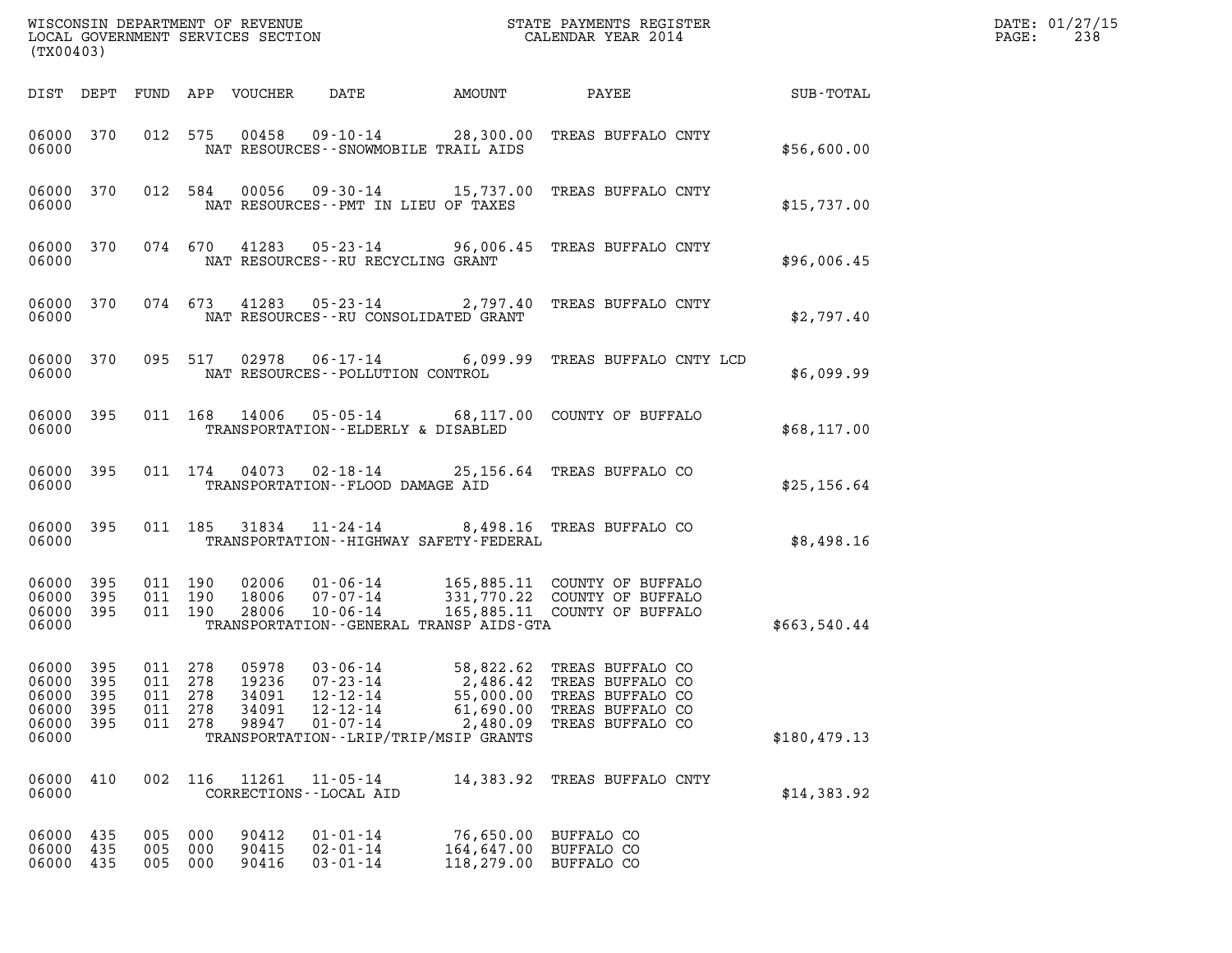| (TX00403)                                                                                                                                                                                                                                                                                                                                    |                                                                                                                                                                                                                                                                                                    |                                                                                                                                                                                                                                                                                                                                                                                                                                                                                                                                                                                     |                                                                                                                                                                                                                              |                                                                                                                                                                                                                                                                                                                                                                      |                |
|----------------------------------------------------------------------------------------------------------------------------------------------------------------------------------------------------------------------------------------------------------------------------------------------------------------------------------------------|----------------------------------------------------------------------------------------------------------------------------------------------------------------------------------------------------------------------------------------------------------------------------------------------------|-------------------------------------------------------------------------------------------------------------------------------------------------------------------------------------------------------------------------------------------------------------------------------------------------------------------------------------------------------------------------------------------------------------------------------------------------------------------------------------------------------------------------------------------------------------------------------------|------------------------------------------------------------------------------------------------------------------------------------------------------------------------------------------------------------------------------|----------------------------------------------------------------------------------------------------------------------------------------------------------------------------------------------------------------------------------------------------------------------------------------------------------------------------------------------------------------------|----------------|
| DIST<br>DEPT                                                                                                                                                                                                                                                                                                                                 | FUND<br>APP                                                                                                                                                                                                                                                                                        | VOUCHER<br>DATE                                                                                                                                                                                                                                                                                                                                                                                                                                                                                                                                                                     | AMOUNT                                                                                                                                                                                                                       | PAYEE                                                                                                                                                                                                                                                                                                                                                                | SUB-TOTAL      |
| 06000<br>435<br>06000<br>435<br>06000<br>435<br>06000<br>435<br>06000<br>435<br>06000<br>435<br>06000<br>435<br>06000<br>435<br>06000<br>435<br>06000                                                                                                                                                                                        | 005<br>000<br>005<br>000<br>005<br>000<br>005<br>000<br>000<br>005<br>005<br>000<br>005<br>000<br>000<br>005<br>000<br>005                                                                                                                                                                         | 90417<br>$04 - 01 - 14$<br>90419<br>$05 - 01 - 14$<br>90420<br>$06 - 01 - 14$<br>90500<br>$07 - 01 - 14$<br>90502<br>$08 - 01 - 14$<br>90506<br>$09 - 01 - 14$<br>90508<br>$10 - 01 - 14$<br>90509<br>$11 - 01 - 14$<br>90510<br>$12 - 01 - 14$<br>HEALTH SERVICES -- STATE/FED AIDS                                                                                                                                                                                                                                                                                                | 109,984.00 BUFFALO CO<br>246,107.00 BUFFALO CO<br>105,193.00 BUFFALO CO<br>265,875.00 BUFFALO CO<br>150,831.00 BUFFALO CO<br>126,708.00 BUFFALO CO<br>153,712.00 BUFFALO CO<br>136,410.00 BUFFALO CO<br>61,031.00 BUFFALO CO |                                                                                                                                                                                                                                                                                                                                                                      | \$1,715,427.00 |
| 06000<br>437<br>06000<br>437<br>06000<br>437<br>06000<br>437<br>06000<br>437<br>06000<br>437<br>06000<br>437<br>06000<br>437<br>06000<br>437<br>06000<br>437<br>06000<br>437<br>06000<br>437<br>06000<br>437<br>06000<br>437<br>06000<br>437<br>06000<br>437<br>06000<br>437<br>06000<br>437<br>06000<br>437<br>06000<br>437<br>06000<br>437 | 005<br>000<br>005<br>000<br>005<br>000<br>005<br>000<br>000<br>005<br>005<br>000<br>005<br>000<br>005<br>000<br>005<br>000<br>005<br>000<br>005<br>000<br>005<br>000<br>005<br>000<br>005<br>000<br>005<br>000<br>005<br>000<br>005<br>000<br>005<br>000<br>005<br>000<br>005<br>000<br>000<br>005 | 00000<br>$01 - 06 - 14$<br>00000<br>$01 - 30 - 14$<br>00000<br>$02 - 05 - 14$<br>00000<br>$03 - 05 - 14$<br>00000<br>$04 - 07 - 14$<br>00000<br>$04 - 10 - 14$<br>00000<br>$04 - 30 - 14$<br>00000<br>$05 - 05 - 14$<br>00000<br>$06 - 05 - 14$<br>00000<br>$07 - 07 - 14$<br>00000<br>$07 - 30 - 14$<br>00000<br>$08 - 05 - 14$<br>00000<br>$08 - 29 - 14$<br>00000<br>$09 - 05 - 14$<br>00000<br>$10 - 06 - 14$<br>00000<br>$10 - 30 - 14$<br>00000<br>$11 - 03 - 14$<br>00000<br>$11 - 04 - 14$<br>00000<br>$11 - 05 - 14$<br>00000<br>$11 - 10 - 14$<br>$11 - 12 - 14$<br>00000 | 3,734.53 BUFFALO<br>2,940.28 BUFFALO<br>39,934.23<br>48,032.02 BUFFALO<br>41,069.00 BUFFALO<br>8,460.68<br>7,789.96 BUFFALO<br>6,712.08 BUFFALO<br>126,130.95<br>49,423.37<br>40,918.96 BUFFALO<br>23,943.03                 | 26,947.72 BUFFALO CHILD SUPPORT<br>BUFFALO<br>7,647.96 BUFFALO CHILD SUPPORT<br>32,849.47 BUFFALO CHILD SUPPORT<br>BUFFALO<br>31,678.39 BUFFALO CHILD SUPPORT<br>BUFFALO<br>BUFFALO<br>BUFFALO CHILD SUPPORT<br>576.00 BUFFALO CHILD SUPPORT<br>7,205.96 BUFFALO CHILD SUPPORT<br>949.81 BUFFALO<br>8,205.57 BUFFALO CHILD SUPPORT<br>3,412.13 BUFFALO CHILD SUPPORT |                |
| 06000<br>437<br>06000                                                                                                                                                                                                                                                                                                                        | 005<br>000                                                                                                                                                                                                                                                                                         | 00000<br>$12 - 05 - 14$<br>CHILDREN & FAMILIES - - STATE/FEDERAL AIDS                                                                                                                                                                                                                                                                                                                                                                                                                                                                                                               | 24,453.50 BUFFALO                                                                                                                                                                                                            |                                                                                                                                                                                                                                                                                                                                                                      | \$543,015.60   |
| 06000<br>455<br>06000                                                                                                                                                                                                                                                                                                                        | 002<br>202                                                                                                                                                                                                                                                                                         | 02616<br>$04 - 18 - 14$<br>JUSTICE -- LAW ENFORCEMENT TRAINING REIMB                                                                                                                                                                                                                                                                                                                                                                                                                                                                                                                | 557.19                                                                                                                                                                                                                       | TREAS BUFFALO CNTY                                                                                                                                                                                                                                                                                                                                                   | \$557.19       |
| 06000<br>455<br>06000                                                                                                                                                                                                                                                                                                                        | 002<br>221                                                                                                                                                                                                                                                                                         | 13<br>$07 - 30 - 14$<br>JUSTICE--LAW ENFORCEMENT SERVICES AID                                                                                                                                                                                                                                                                                                                                                                                                                                                                                                                       | 680.00                                                                                                                                                                                                                       | TREAS BUFFALO CNTY                                                                                                                                                                                                                                                                                                                                                   | \$680.00       |
| 06000<br>455<br>06000<br>455<br>06000                                                                                                                                                                                                                                                                                                        | 231<br>002<br>002<br>231                                                                                                                                                                                                                                                                           | 01185<br>02-11-14<br>02616<br>$04 - 18 - 14$<br>JUSTICE--LAW ENFORCEMENT TRAINING                                                                                                                                                                                                                                                                                                                                                                                                                                                                                                   | 2,385.92                                                                                                                                                                                                                     | 2,400.00 TREAS BUFFALO CNTY<br>TREAS BUFFALO CNTY                                                                                                                                                                                                                                                                                                                    | \$4,785.92     |
| 455<br>06000<br>06000                                                                                                                                                                                                                                                                                                                        | 002 532                                                                                                                                                                                                                                                                                            | $07 - 22 - 14$<br>JUSTICE -- VICTIM/WITNESS ASSISTANCE SERV                                                                                                                                                                                                                                                                                                                                                                                                                                                                                                                         |                                                                                                                                                                                                                              | 14,146.18 TREAS BUFFALO CNTY                                                                                                                                                                                                                                                                                                                                         | \$14, 146.18   |
| 06000 455                                                                                                                                                                                                                                                                                                                                    | 002 539                                                                                                                                                                                                                                                                                            | 008<br>$03 - 10 - 14$                                                                                                                                                                                                                                                                                                                                                                                                                                                                                                                                                               |                                                                                                                                                                                                                              | 14,618.41 TREAS BUFFALO CNTY                                                                                                                                                                                                                                                                                                                                         |                |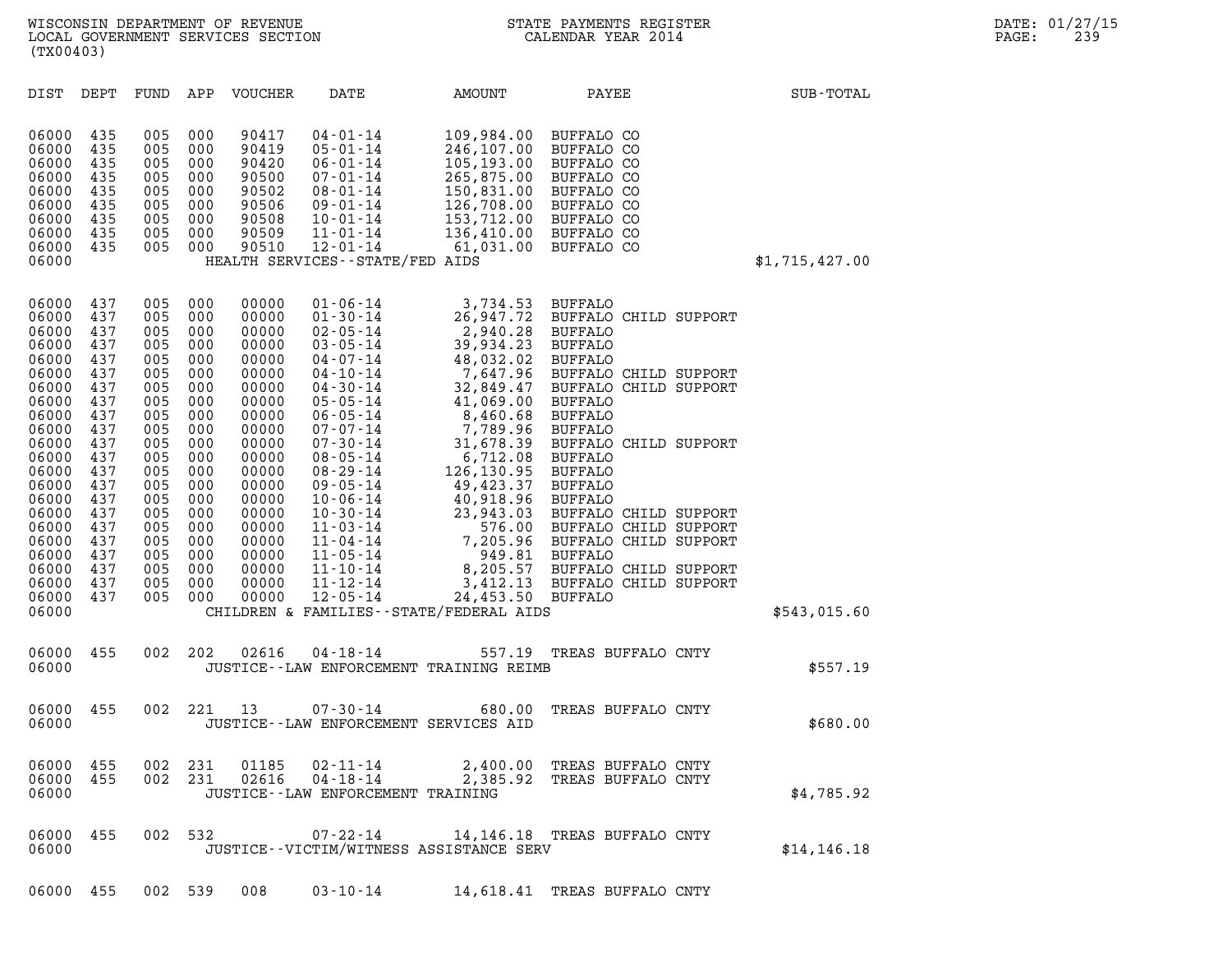| (TX00403)                                                                                                |                                                                                  |                                                                                  |                                                                                  |                                                                                                          |                                                                                                                                                                                                                |                                                                                                                                                                          |                                                                                                                                                                                                                                                                      |               | DATE: 01/27/15<br>$\mathtt{PAGE:}$<br>240 |
|----------------------------------------------------------------------------------------------------------|----------------------------------------------------------------------------------|----------------------------------------------------------------------------------|----------------------------------------------------------------------------------|----------------------------------------------------------------------------------------------------------|----------------------------------------------------------------------------------------------------------------------------------------------------------------------------------------------------------------|--------------------------------------------------------------------------------------------------------------------------------------------------------------------------|----------------------------------------------------------------------------------------------------------------------------------------------------------------------------------------------------------------------------------------------------------------------|---------------|-------------------------------------------|
|                                                                                                          |                                                                                  |                                                                                  |                                                                                  |                                                                                                          |                                                                                                                                                                                                                | DIST DEPT FUND APP VOUCHER  DATE          AMOUNT          PAYEE                SUB-TOTAL                                                                                 |                                                                                                                                                                                                                                                                      |               |                                           |
|                                                                                                          |                                                                                  |                                                                                  |                                                                                  |                                                                                                          | 06000 JUSTICE - VICTIM/WITNESS SERVICES                                                                                                                                                                        |                                                                                                                                                                          |                                                                                                                                                                                                                                                                      | \$14,618.41   |                                           |
| 06000                                                                                                    |                                                                                  |                                                                                  |                                                                                  |                                                                                                          |                                                                                                                                                                                                                | 06000 465 002 308 00164 09-04-14 1,229.00 TREAS BUFFALO CNTY<br>MILITARY AFFAIRS-EMER MGMT-RESPONSE EOMT                                                                 |                                                                                                                                                                                                                                                                      | \$1,229.00    |                                           |
| 06000                                                                                                    |                                                                                  |                                                                                  |                                                                                  |                                                                                                          |                                                                                                                                                                                                                | 06000 465 002 337 00619 01-13-14 2,978.00 TREAS BUFFALO CNTY<br>06000 465 002 337 01533 07-09-14 3,095.00 TREAS BUFFALO CNTY<br>MILITARY AFFAIRS-EMERGENCY MGMT PLANNING |                                                                                                                                                                                                                                                                      | \$6,073.00    |                                           |
| 06000                                                                                                    |                                                                                  |                                                                                  |                                                                                  |                                                                                                          |                                                                                                                                                                                                                | 06000 465 002 342 00969 01-15-14 4,805.05 TREAS BUFFALO CNTY<br>06000 465 002 342 01598 07-11-14 4,379.70 TREAS BUFFALO CNTY<br>MILITARY AFFAIRS-EMERGENCY MGMT-FED FUND |                                                                                                                                                                                                                                                                      | \$9,184.75    |                                           |
| 06000                                                                                                    |                                                                                  |                                                                                  |                                                                                  |                                                                                                          |                                                                                                                                                                                                                | 06000 465 072 364 00619 01-13-14 6.00 TREAS BUFFALO CNTY<br>MILITARY AFFAIRS-EMER MGMT-PLANNING AID                                                                      |                                                                                                                                                                                                                                                                      | \$6.00        |                                           |
| 06000                                                                                                    |                                                                                  |                                                                                  |                                                                                  |                                                                                                          | VETERANS AFFAIRS GRANTS                                                                                                                                                                                        | 06000 485 002 127 05694 05-22-14 850.00 TREAS BUFFALO CNTY                                                                                                               |                                                                                                                                                                                                                                                                      | \$850.00      |                                           |
| 06000                                                                                                    |                                                                                  |                                                                                  |                                                                                  |                                                                                                          |                                                                                                                                                                                                                | 06000 485 082 267 05694 05-22-14 3,825.00 TREAS BUFFALO CNTY<br>VETERANS AFFAIRS--GRANTS TO COUNTIES                                                                     |                                                                                                                                                                                                                                                                      | \$3,825.00    |                                           |
| 06000                                                                                                    |                                                                                  |                                                                                  |                                                                                  |                                                                                                          | VETERANS AFFAIRS - - GRANTS                                                                                                                                                                                    | 06000 485 082 280 03394 01-30-14 57.00 TREAS BUFFALO CNTY                                                                                                                |                                                                                                                                                                                                                                                                      | \$57.00       |                                           |
| 06000                                                                                                    |                                                                                  |                                                                                  |                                                                                  |                                                                                                          |                                                                                                                                                                                                                | 06000 485 083 370 05694 05-22-14 3,825.00 TREAS BUFFALO CNTY<br>VETERANS AFFAIRS--GRANTS TO COUNTIES                                                                     |                                                                                                                                                                                                                                                                      | \$3,825.00    |                                           |
| 06000                                                                                                    |                                                                                  |                                                                                  |                                                                                  |                                                                                                          |                                                                                                                                                                                                                | 06000 505 002 116 07456 04-09-14 107,246.61 TREAS BUFFALO CNTY<br>DOA--LAND INFORMATION BOARD GRANTS                                                                     |                                                                                                                                                                                                                                                                      | \$107, 246.61 |                                           |
| 06000<br>06000<br>06000<br>06000<br>06000<br>06000<br>06000<br>06000<br>06000<br>06000<br>06000<br>06000 | 505<br>505<br>505<br>505<br>505<br>505<br>505<br>505<br>505<br>505<br>505<br>505 | 002<br>002<br>002<br>002<br>002<br>002<br>002<br>002<br>002<br>002<br>002<br>002 | 155<br>155<br>155<br>155<br>155<br>155<br>155<br>155<br>155<br>155<br>155<br>155 | 60086<br>60167<br>60218<br>60318<br>60337<br>60337<br>60408<br>60515<br>60543<br>60543<br>60590<br>60590 | $08 - 26 - 14$<br>$09 - 24 - 14$<br>$11 - 26 - 14$<br>$12 - 12 - 14$<br>$12 - 12 - 14$<br>$12 - 12 - 14$<br>$01 - 24 - 14$<br>$03 - 12 - 14$<br>$03 - 26 - 14$<br>$03 - 26 - 14$<br>04-09-14<br>$04 - 09 - 14$ | 1,000.96<br>1,720.52<br>1,882.39<br>2,240.31<br>47.09<br>832.70<br>1,419.55<br>2,352.58<br>592.43<br>1,111.03<br>2,338.63<br>744.67                                      | TREAS BUFFALO CNTY<br>TREAS BUFFALO CNTY<br>TREAS BUFFALO CNTY<br>TREAS BUFFALO CNTY<br>TREAS BUFFALO CNTY<br>TREAS BUFFALO CNTY<br>TREAS BUFFALO CNTY<br>TREAS BUFFALO CNTY<br>TREAS BUFFALO CNTY<br>TREAS BUFFALO CNTY<br>TREAS BUFFALO CNTY<br>TREAS BUFFALO CNTY |               |                                           |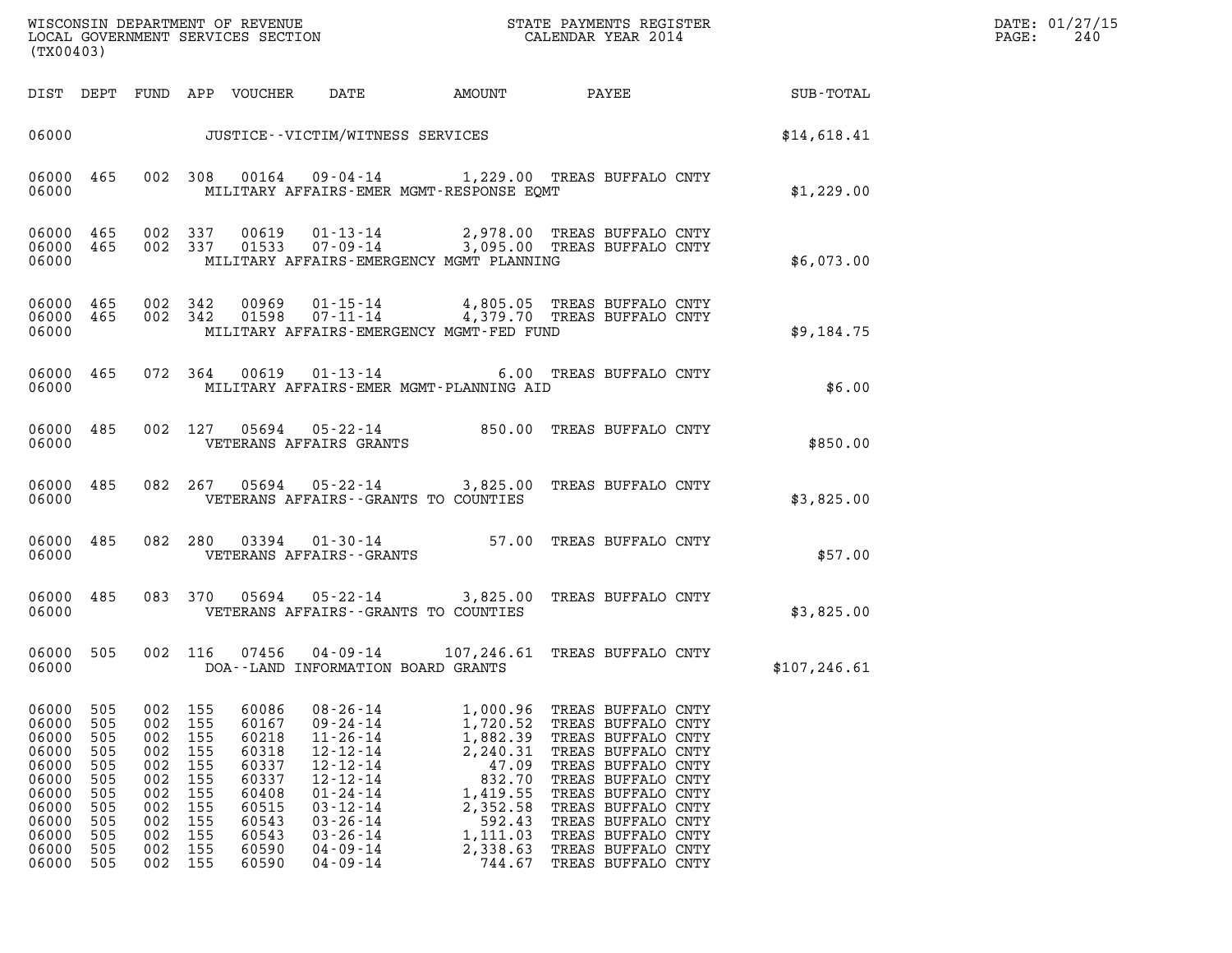| (TX00403)                                                                                                                                                                             |                                                                                                                                                                                                                                                           |                                                                                                                                                                                                                                 |                                                                                                                      |                                                                                                                                                                                                                                                |                |
|---------------------------------------------------------------------------------------------------------------------------------------------------------------------------------------|-----------------------------------------------------------------------------------------------------------------------------------------------------------------------------------------------------------------------------------------------------------|---------------------------------------------------------------------------------------------------------------------------------------------------------------------------------------------------------------------------------|----------------------------------------------------------------------------------------------------------------------|------------------------------------------------------------------------------------------------------------------------------------------------------------------------------------------------------------------------------------------------|----------------|
| DIST<br>DEPT                                                                                                                                                                          | FUND<br>APP<br>VOUCHER                                                                                                                                                                                                                                    | DATE                                                                                                                                                                                                                            | AMOUNT                                                                                                               | PAYEE                                                                                                                                                                                                                                          | SUB-TOTAL      |
| 06000<br>505<br>505<br>06000<br>06000<br>505<br>06000<br>505<br>505<br>06000<br>06000                                                                                                 | 002<br>155<br>60662<br>002<br>155<br>60662<br>002<br>60764<br>155<br>002<br>60764<br>155<br>002<br>155<br>60806                                                                                                                                           | $05 - 08 - 14$<br>$05 - 08 - 14$<br>$06 - 25 - 14$<br>$06 - 25 - 14$<br>$07 - 09 - 14$<br>DOA-HOUSING ASSISTANCE-FEDERAL FUNDS                                                                                                  | 708.41<br>1,213.00<br>296.68<br>1,128.51<br>1,040.59                                                                 | TREAS BUFFALO CNTY<br>TREAS BUFFALO CNTY<br>TREAS BUFFALO CNTY<br>TREAS BUFFALO CNTY<br>TREAS BUFFALO CNTY                                                                                                                                     | \$20,670.05    |
| 06000<br>505<br>505<br>06000<br>505<br>06000<br>06000<br>505<br>06000<br>505<br>06000<br>505<br>06000<br>505<br>06000<br>505<br>06000<br>505<br>06000<br>505<br>06000<br>505<br>06000 | 035<br>371<br>60218<br>035<br>371<br>60318<br>035<br>371<br>60337<br>035<br>371<br>60337<br>371<br>035<br>60337<br>035<br>371<br>60408<br>035<br>371<br>60408<br>035<br>371<br>60408<br>035<br>371<br>60515<br>035<br>371<br>60515<br>035<br>371<br>60515 | $11 - 26 - 14$<br>$12 - 12 - 14$<br>$12 - 12 - 14$<br>$12 - 12 - 14$<br>$12 - 12 - 14$<br>$01 - 24 - 14$<br>$01 - 24 - 14$<br>$01 - 24 - 14$<br>$03 - 12 - 14$<br>$03 - 12 - 14$<br>$03 - 12 - 14$<br>DOA--PUBLIC BENEFITS FUND | 1,625.66<br>426.70<br>216.77<br>966.83<br>966.82<br>1,471.02<br>1,471.01<br>402.53<br>3,028.95<br>996.42<br>1,072.97 | TREAS BUFFALO CNTY<br>TREAS BUFFALO CNTY<br>TREAS BUFFALO CNTY<br>TREAS BUFFALO CNTY<br>TREAS BUFFALO CNTY<br>TREAS BUFFALO CNTY<br>TREAS BUFFALO CNTY<br>TREAS BUFFALO CNTY<br>TREAS BUFFALO CNTY<br>TREAS BUFFALO CNTY<br>TREAS BUFFALO CNTY | \$12,645.68    |
| 06000<br>505<br>505<br>06000<br>06000                                                                                                                                                 | 089<br>166<br>00146<br>089<br>166<br>05089                                                                                                                                                                                                                | $08 - 11 - 14$<br>$01 - 28 - 14$<br>DOA--LAND INFORMATION FUND                                                                                                                                                                  | 40,535.00<br>1,000.00                                                                                                | TREAS BUFFALO CNTY<br>TREAS BUFFALO CNTY                                                                                                                                                                                                       | \$41,535.00    |
| 06000<br>507<br>06000                                                                                                                                                                 | 002<br>130<br>PL001                                                                                                                                                                                                                                       | $07 - 23 - 14$<br>PUBLIC LANDS-FLOOD CONTROL-FEDERAL FUNDS                                                                                                                                                                      |                                                                                                                      | 932.67 TREAS BUFFALO CNTY                                                                                                                                                                                                                      | \$932.67       |
| 06000<br>835<br>06000<br>835<br>06000                                                                                                                                                 | 002<br>105<br>43048<br>002<br>105<br>80151                                                                                                                                                                                                                | $07 - 28 - 14$<br>$11 - 17 - 14$<br>REVENUE - - STATE SHARED REVENUES                                                                                                                                                           | 119,625.67<br>681,619.84                                                                                             | TREAS BUFFALO CNTY<br>TREAS BUFFALO CNTY                                                                                                                                                                                                       | \$801,245.51   |
| 06000<br>835<br>06000                                                                                                                                                                 | 109<br>01006<br>002                                                                                                                                                                                                                                       | $07 - 28 - 14$<br>REVENUE - - EXEMPT COMPUTER AID                                                                                                                                                                               |                                                                                                                      | 15,937.00 TREAS BUFFALO CNTY                                                                                                                                                                                                                   | \$15,937.00    |
| 06000<br>835<br>06000<br>835<br>06000                                                                                                                                                 | 002<br>302<br>10011<br>002<br>302<br>11011                                                                                                                                                                                                                | 07-28-14<br>$07 - 28 - 14$<br>REVENUE-FIRST DOLLAR/SCHOOL LEVY CREDITS                                                                                                                                                          | 1,470,472.66<br>456,752.12                                                                                           | TREAS BUFFALO CNTY<br>TREAS BUFFALO CNTY                                                                                                                                                                                                       | \$1,927,224.78 |
| 06000<br>835<br>06000                                                                                                                                                                 | 021<br>363<br>37292                                                                                                                                                                                                                                       | 03-24-14<br>REVENUE - - LOTTERY CREDIT -                                                                                                                                                                                        |                                                                                                                      | 461,958.39 TREAS BUFFALO CNTY                                                                                                                                                                                                                  | \$461,958.39   |
| 06000                                                                                                                                                                                 |                                                                                                                                                                                                                                                           | DISTRICT TOTAL APPROPRIATIONS                                                                                                                                                                                                   |                                                                                                                      |                                                                                                                                                                                                                                                | \$7,060,966.89 |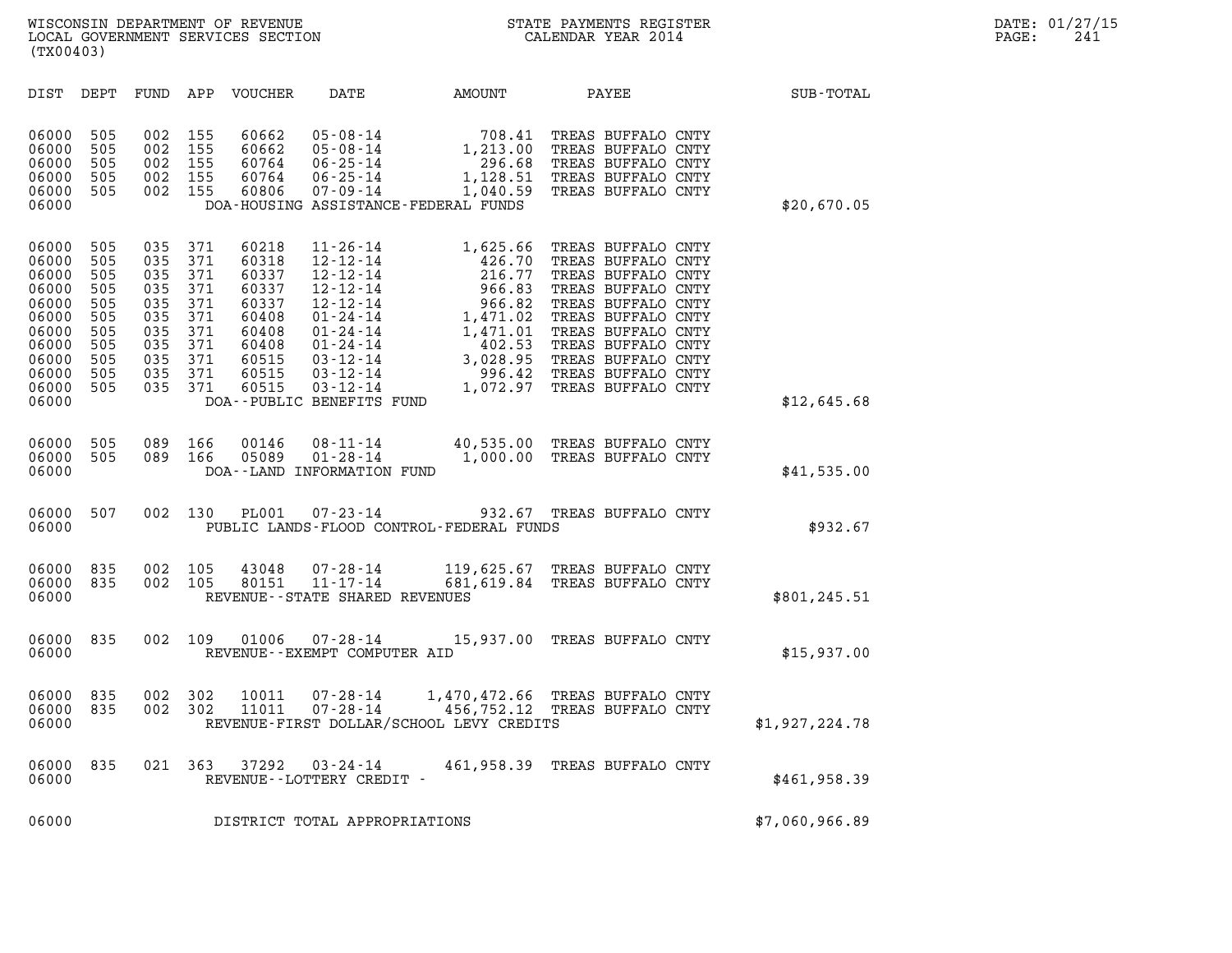| WISCONSIN DEPARTMENT OF REVENUE<br>LOCAL GOVERNMENT SERVICES SECTION | STATE PAYMENTS REGISTER<br>CALENDAR YEAR 2014 | DATE: 01/27/15<br>242<br>PAGE: |
|----------------------------------------------------------------------|-----------------------------------------------|--------------------------------|

| (TX00403)                                         |            |  |                                |                                                                                                                                                                                                                                                                                                                                                                                              |                                                                                                                                                                                                                                                                |             | DATE: 01/27/15<br>$\mathtt{PAGE}$ :<br>242 |
|---------------------------------------------------|------------|--|--------------------------------|----------------------------------------------------------------------------------------------------------------------------------------------------------------------------------------------------------------------------------------------------------------------------------------------------------------------------------------------------------------------------------------------|----------------------------------------------------------------------------------------------------------------------------------------------------------------------------------------------------------------------------------------------------------------|-------------|--------------------------------------------|
|                                                   |            |  |                                |                                                                                                                                                                                                                                                                                                                                                                                              | DIST DEPT FUND APP VOUCHER DATE AMOUNT PAYEE                                                                                                                                                                                                                   | SUB-TOTAL   |                                            |
| 06002 165<br>06002                                |            |  |                                | 002 225 00123 06-30-14 1,024.26 TREAS TN ALMA<br>SAFETY/PROF SERV--FIRE INSURANCE DUES                                                                                                                                                                                                                                                                                                       |                                                                                                                                                                                                                                                                | \$1,024.26  |                                            |
| 06002 370<br>06002 370<br>06002                   |            |  |                                | NAT RESOURCES-SEVERANCE/YIELD/WITHDRAWAL                                                                                                                                                                                                                                                                                                                                                     | $\begin{array}{cccc} 000 & 001 & 01 \text{DNR} & 06 \text{ - } 19 \text{ - } 14 & 263 \text{ .} 15 & \text{TREAS TOWN ALMA} \\ 000 & 001 & 02 \text{DNR} & 09 \text{ - } 11 \text{ - } 14 & 2 \text{ ,} 268 \text{ .} 46 & \text{TREAS TOWN ALMA} \end{array}$ | \$2,531.61  |                                            |
| 06002 370                                         |            |  |                                | 002 503 16393 01-30-14 5.30 TREAS TN ALMA<br>06002 MAT RESOURCES--AIDS IN LIEU OF TAXES                                                                                                                                                                                                                                                                                                      | TOWN SHARE 0.37                                                                                                                                                                                                                                                | \$5.30      |                                            |
| 06002 370<br>06002                                |            |  |                                | 012 571 37224 06-16-14 1,624.46 TREAS TN ALMA<br>NAT RESOURCES--FOREST CROP/MFL/CO FOREST                                                                                                                                                                                                                                                                                                    |                                                                                                                                                                                                                                                                | \$1,624.46  |                                            |
| 06002<br>06002<br>06002 395<br>06002 395<br>06002 | 395<br>395 |  |                                | $\begin{array}{cccccccc} 011 & 191 & 04123 & 01\cdot 06\cdot 14 & & 9\,,653\,.52 & \textrm{TOWN OF ALMA} \\ 011 & 191 & 10123 & 04\cdot 07\cdot 14 & & 9\,,653\,.52 & \textrm{TOWN OF ALMA} \\ 011 & 191 & 20123 & 07\cdot 07\cdot 14 & & 9\,,653\,.52 & \textrm{TOWN OF ALMA} \\ 011 & 191 & 30123 & 10\cdot 06\cdot 14 & & 9\,,653\,.52 & \tex$<br>TRANSPORTATION--GENERAL TRANSP AIDS-GTA |                                                                                                                                                                                                                                                                | \$38,614.08 |                                            |
| 06002 835<br>06002 835<br>06002                   |            |  | REVENUE--STATE SHARED REVENUES | $\begin{array}{cccc} 002 & 105 & 43025 & 07\text{-}28\text{-}14 & 3,259.07 & \text{TREAS TN ALMA} \\ 002 & 105 & 80128 & 11\text{-}17\text{-}14 & 18,468.14 & \text{TREAS TN ALMA} \end{array}$                                                                                                                                                                                              |                                                                                                                                                                                                                                                                | \$21,727.21 |                                            |
| 06002 835<br>06002                                |            |  |                                |                                                                                                                                                                                                                                                                                                                                                                                              |                                                                                                                                                                                                                                                                | \$370.64    |                                            |
| 06002                                             |            |  | DISTRICT TOTAL APPROPRIATIONS  |                                                                                                                                                                                                                                                                                                                                                                                              |                                                                                                                                                                                                                                                                | \$65,897.56 |                                            |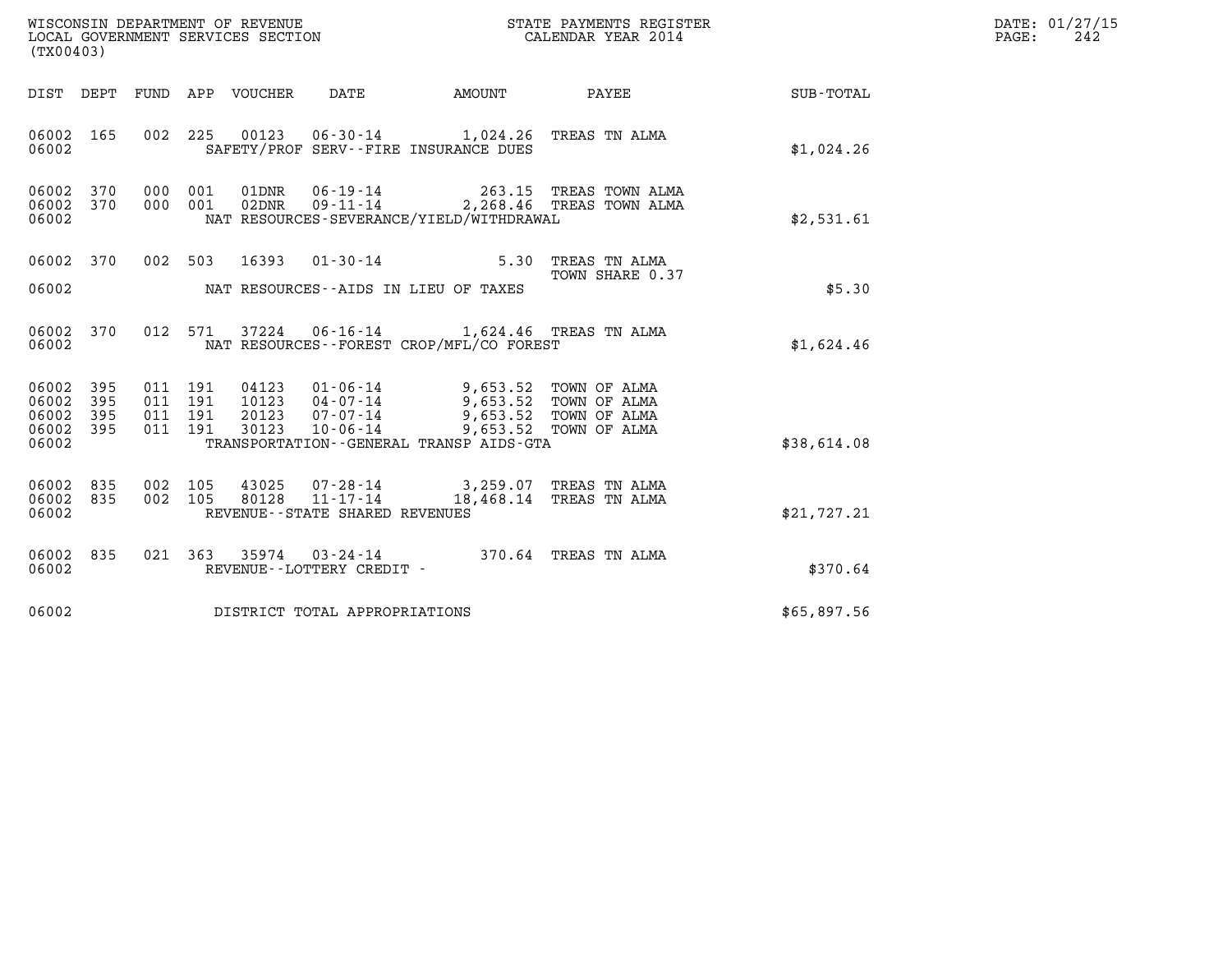| DATE: | 01/27/15 |
|-------|----------|
| PAGE: | 243      |

|                                                           | (TX00403)              |  |                                          |                                 |                                |                                          |                                                                                                                                                                                   |               | DATE: 01/27/15<br>$\mathtt{PAGE:}$<br>243 |
|-----------------------------------------------------------|------------------------|--|------------------------------------------|---------------------------------|--------------------------------|------------------------------------------|-----------------------------------------------------------------------------------------------------------------------------------------------------------------------------------|---------------|-------------------------------------------|
|                                                           |                        |  |                                          | DIST DEPT FUND APP VOUCHER DATE |                                | AMOUNT                                   | <b>PAYEE</b>                                                                                                                                                                      | SUB-TOTAL     |                                           |
| 06004 165<br>06004                                        |                        |  |                                          |                                 |                                | SAFETY/PROF SERV--FIRE INSURANCE DUES    | 002 225 00124 06-30-14 1,491.47 TREAS TN BELVIDERE                                                                                                                                | \$1,491.47    |                                           |
| 06004                                                     | 06004 370<br>06004 370 |  | 000 001<br>000 001                       |                                 |                                | NAT RESOURCES-SEVERANCE/YIELD/WITHDRAWAL | 01DNR     06-19-14                       578.74   TREAS TOWN BELVIDERE<br>03DNR    11-04-14                   800.96   TREAS TOWN BELVIDERE                                       | \$1,379.70    |                                           |
| 06004                                                     | 06004 370              |  |                                          |                                 |                                | NAT RESOURCES--FOREST CROP/MFL/CO FOREST | 012 571 37225 06-16-14 642.77 TREAS TN BELVIDERE                                                                                                                                  | \$642.77      |                                           |
| 06004                                                     | 06004 370              |  |                                          |                                 |                                | NAT RESOURCES--AIDS IN LIEU OF TAXES     | 012 579 19109 04-16-14 1.32 TREAS TN BELVIDERE                                                                                                                                    | \$1.32        |                                           |
| 06004 395<br>06004 395<br>06004 395<br>06004 395<br>06004 |                        |  | 011 191<br>011 191<br>011 191<br>011 191 | 30124                           | $10 - 06 - 14$                 | TRANSPORTATION--GENERAL TRANSP AIDS-GTA  | 04124   01-06-14   16,247.97 TOWN OF BELVIDERE<br>10124   04-07-14   16,247.97 TOWN OF BELVIDERE<br>20124   07-07-14   16,247.97 TOWN OF BELVIDERE<br>16,247.99 TOWN OF BELVIDERE | \$64,991.90   |                                           |
| 06004 505<br>06004                                        |                        |  |                                          |                                 |                                | DOA--TRANSMISSION LINE FEE DISTRIBUTION  | 002 174 59550 04-30-14 73,698.00 TREAS TN BELVIDERE                                                                                                                               | \$73,698.00   |                                           |
| 06004 835<br>06004 835<br>06004                           |                        |  | 002 105<br>002 105                       |                                 | REVENUE--STATE SHARED REVENUES |                                          | 43026  07-28-14  7,795.59 TREAS TN BELVIDERE<br>80129  11-17-14  60,299.06 TREAS TN BELVIDERE                                                                                     | \$68,094.65   |                                           |
| 06004                                                     |                        |  |                                          |                                 | DISTRICT TOTAL APPROPRIATIONS  |                                          |                                                                                                                                                                                   | \$210, 299.81 |                                           |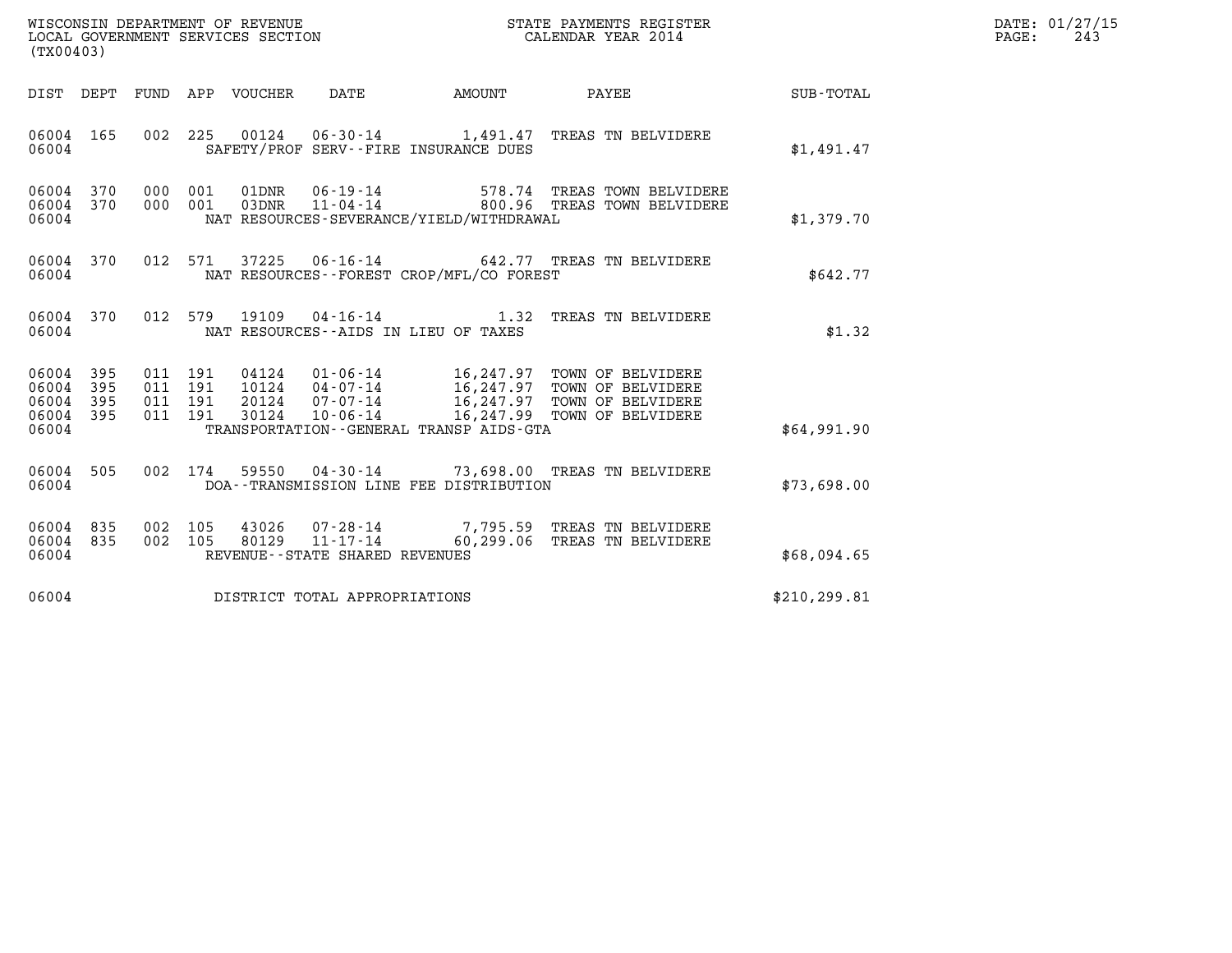| WISCONSIN DEPARTMENT OF REVENUE   | STATE PAYMENTS REGISTER | DATE: 01/27/15 |
|-----------------------------------|-------------------------|----------------|
| LOCAL GOVERNMENT SERVICES SECTION | CALENDAR YEAR 2014      | 244<br>PAGE:   |

| WISCONSIN DEPARTMENT OF REVENUE<br>LOCAL GOVERNMENT SERVICES SECTION<br>(TX00403) |                                                                                                             | STATE PAYMENTS REGISTER<br>CALENDAR YEAR 2014             |              |
|-----------------------------------------------------------------------------------|-------------------------------------------------------------------------------------------------------------|-----------------------------------------------------------|--------------|
| DIST<br>DEPT<br>FUND                                                              | APP<br>VOUCHER<br>DATE                                                                                      | AMOUNT<br>PAYEE                                           | SUB-TOTAL    |
| 06006<br>165<br>002<br>06006                                                      | 225<br>00125<br>SAFETY/PROF SERV--FIRE INSURANCE DUES                                                       | 06-30-14 2,030.56 TREAS TN BUFFALO                        | \$2,030.56   |
| 06006<br>370<br>002                                                               | 503<br>17179<br>$02 - 25 - 14$                                                                              | 506.84<br>TREAS TN BUFFALO<br>TOWN SHARE 30.53            |              |
| 06006                                                                             | NAT RESOURCES--AIDS IN LIEU OF TAXES                                                                        |                                                           | \$506.84     |
| 06006<br>370<br>012<br>06006                                                      | 571<br>37226<br>NAT RESOURCES - - FOREST CROP/MFL/CO FOREST                                                 | 06-16-14 402.27 TREAS TN BUFFALO                          | \$402.27     |
| 395<br>06006<br>011<br>395<br>011<br>06006                                        | 191<br>04125<br>$01 - 06 - 14$<br>191<br>10125<br>$04 - 07 - 14$                                            | 13,451.41<br>TOWN OF BUFFALO<br>13,451.41 TOWN OF BUFFALO |              |
| 06006<br>395<br>011<br>395<br>06006<br>011<br>06006                               | 191<br>20125<br>$07 - 07 - 14$<br>30125<br>$10 - 06 - 14$<br>191<br>TRANSPORTATION--GENERAL TRANSP AIDS-GTA | 13,451.41<br>TOWN OF BUFFALO<br>13,451.44 TOWN OF BUFFALO | \$53,805.67  |
| 06006<br>505<br>002<br>06006                                                      | 174<br>59550<br>$04 - 30 - 14$<br>DOA--TRANSMISSION LINE FEE DISTRIBUTION                                   | 71,788.00 TREAS TN BUFFALO                                | \$71,788.00  |
| 835<br>06006<br>002<br>06006<br>835<br>002<br>06006                               | 105<br>43027<br>$11 - 17 - 14$ 30,606.02<br>105<br>80130<br>REVENUE - - STATE SHARED REVENUES               | 07-28-14 5,396.06 TREAS TN BUFFALO<br>TREAS TN BUFFALO    | \$36,002.08  |
| 835<br>002<br>06006<br>06006                                                      | 109<br>02111<br>$07 - 28 - 14$<br>REVENUE--EXEMPT COMPUTER AID                                              | 174.00 TREAS TN BUFFALO                                   | \$174.00     |
| 06006                                                                             | DISTRICT TOTAL APPROPRIATIONS                                                                               |                                                           | \$164,709.42 |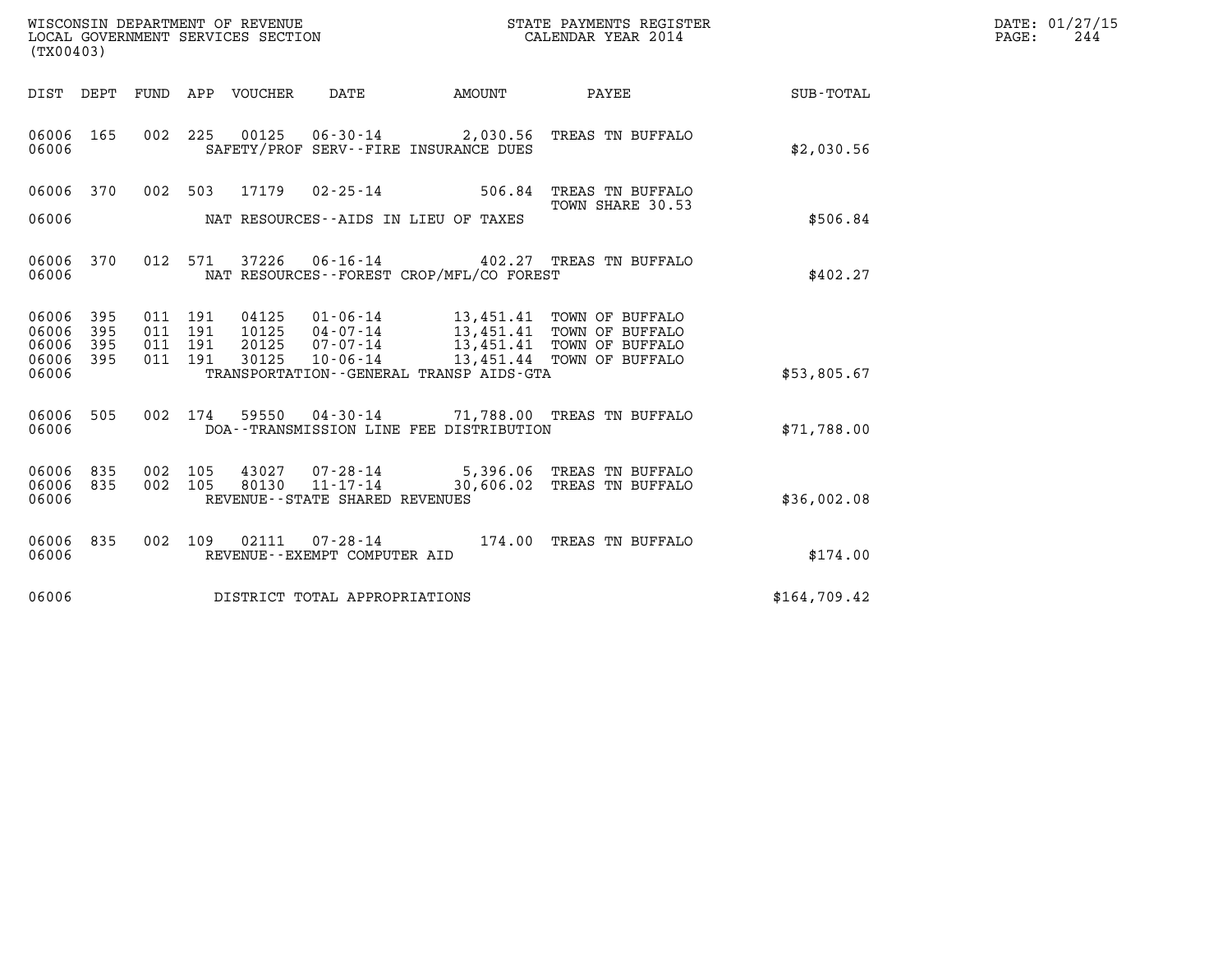| $\mathtt{DATE}$ : | 01/27/15 |
|-------------------|----------|
| PAGE:             | 245      |

| %WISCONSIN DEPARTMENT OF REVENUE $$\tt STATE~PAYMEMTS~REGISTER~LOCAL~GOVERNMENT~SERVICES~SECTION~COUERIMENT~SERVICES~SECTION~CP/2014~CALENDAR~VEAR~2014~CALENDAR~VEAR~2014~CALENDAR~VEAR~2014~CALENDAR~VEAR~2014~CALENDAR~VEAR~2014~CALENDAR~VEAR~2014~CALENDAR~VEAR~2014~CALENDAR~VEAR~2014~CALENDAR~VEAR~2014~CALENDAR~VEAR~2014~CALENDAR~VEAR~2014$<br>(TX00403) |     |                    |                    |                                 |                                                  |                                                                                                                                                                          |                                                                       |                 | DATE: 01/27/15<br>$\mathtt{PAGE}$ :<br>245 |
|---------------------------------------------------------------------------------------------------------------------------------------------------------------------------------------------------------------------------------------------------------------------------------------------------------------------------------------------------------------------|-----|--------------------|--------------------|---------------------------------|--------------------------------------------------|--------------------------------------------------------------------------------------------------------------------------------------------------------------------------|-----------------------------------------------------------------------|-----------------|--------------------------------------------|
|                                                                                                                                                                                                                                                                                                                                                                     |     |                    |                    | DIST DEPT FUND APP VOUCHER DATE |                                                  | AMOUNT                                                                                                                                                                   |                                                                       | PAYEE SUB-TOTAL |                                            |
| 06008 165<br>06008                                                                                                                                                                                                                                                                                                                                                  |     |                    |                    | 002 225 00126                   |                                                  | SAFETY/PROF SERV--FIRE INSURANCE DUES                                                                                                                                    | 06-30-14 826.60 TREAS TN CANTON                                       | \$826.60        |                                            |
| 06008 370<br>06008 370<br>06008                                                                                                                                                                                                                                                                                                                                     |     | 000 001            | 000 001            | 01DNR<br>02DNR                  |                                                  | NAT RESOURCES-SEVERANCE/YIELD/WITHDRAWAL                                                                                                                                 | 06-19-14 36.81 TREAS TOWN CANTON<br>09-11-14 106.17 TREAS TOWN CANTON | \$142.98        |                                            |
| 06008 370<br>06008                                                                                                                                                                                                                                                                                                                                                  |     |                    |                    | 002 503 16394                   |                                                  | NAT RESOURCES--AIDS IN LIEU OF TAXES                                                                                                                                     | 01-30-14 1,314.54 TREAS TN CANTON<br>TOWN SHARE 222.38                | \$1,314.54      |                                            |
| 06008 370<br>06008                                                                                                                                                                                                                                                                                                                                                  |     |                    | 012 571            |                                 |                                                  | NAT RESOURCES - - FOREST CROP/MFL/CO FOREST                                                                                                                              | 37227  06-16-14  958.23  TREAS TN CANTON                              | \$958.23        |                                            |
| 06008<br>06008 370<br>06008                                                                                                                                                                                                                                                                                                                                         | 370 | 012 579<br>012 579 |                    | 19110<br>19110                  |                                                  | 04 - 16 - 14 469.22<br>04 - 16 - 14 114.06<br>NAT RESOURCES--AIDS IN LIEU OF TAXES                                                                                       | TREAS TN CANTON<br>114.06 TRES TN CANTON                              | \$583.28        |                                            |
| 06008 395<br>06008<br>06008 395<br>06008 395<br>06008                                                                                                                                                                                                                                                                                                               | 395 | 011 191<br>011 191 | 011 191<br>011 191 | 20126<br>30126                  | $10 - 06 - 14$                                   | 04126  01-06-14  15,575.82  TOWN OF CANTON<br>10126  04-07-14  15,575.82  TOWN OF CANTON<br>07-07-14 15,575.82 TOWN OF CANTON<br>TRANSPORTATION--GENERAL TRANSP AIDS-GTA | 15,575.85 TOWN OF CANTON                                              | \$62,303.31     |                                            |
| 06008 835<br>06008 835<br>06008                                                                                                                                                                                                                                                                                                                                     |     | 002 105<br>002 105 |                    | 43028<br>80131                  | $11 - 17 - 14$<br>REVENUE--STATE SHARED REVENUES |                                                                                                                                                                          | 07-28-14 3,241.59 TREAS TN CANTON<br>18,239.19 TREAS TN CANTON        | \$21,480.78     |                                            |
| 06008 835<br>06008                                                                                                                                                                                                                                                                                                                                                  |     |                    | 002 109            | 02112                           | REVENUE--EXEMPT COMPUTER AID                     |                                                                                                                                                                          | 07-28-14 3.00 TREAS TN CANTON                                         | \$3.00          |                                            |
| 06008                                                                                                                                                                                                                                                                                                                                                               |     |                    |                    |                                 | DISTRICT TOTAL APPROPRIATIONS                    |                                                                                                                                                                          |                                                                       | \$87,612.72     |                                            |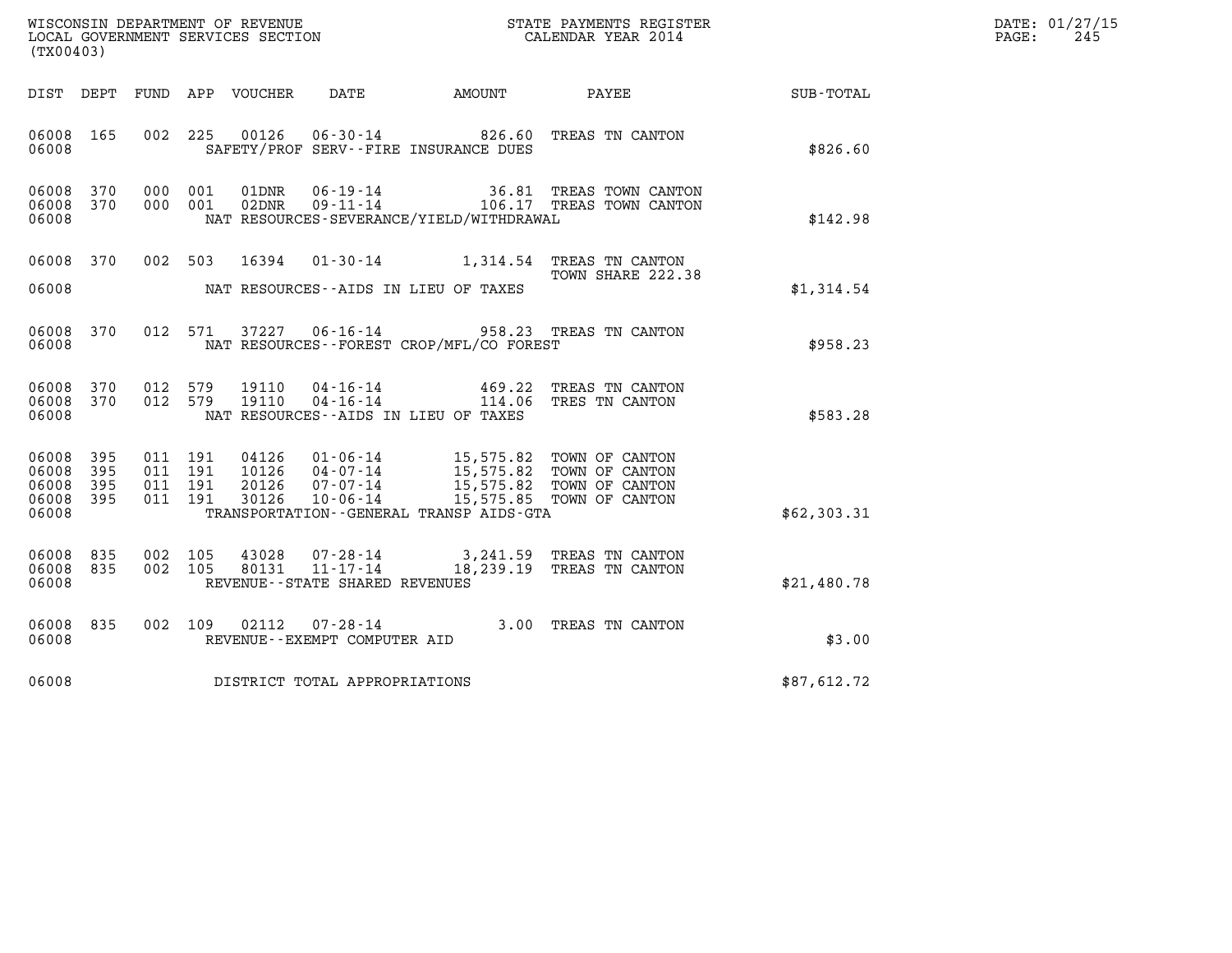| WISCONSIN DEPARTMENT OF REVENUE   | STATE PAYMENTS REGISTER | DATE: 01/27/15 |
|-----------------------------------|-------------------------|----------------|
| LOCAL GOVERNMENT SERVICES SECTION | CALENDAR YEAR 2014      | 246<br>PAGE:   |

| (TX00403)                                           |                                                                                                                                                                                                      |                           |               | DATE: 01/27/15<br>$\mathtt{PAGE}$ :<br>246 |
|-----------------------------------------------------|------------------------------------------------------------------------------------------------------------------------------------------------------------------------------------------------------|---------------------------|---------------|--------------------------------------------|
|                                                     | DIST DEPT FUND APP VOUCHER DATE AMOUNT PAYEE                                                                                                                                                         |                           | SUB-TOTAL     |                                            |
| 06010 165<br>06010                                  | 002 225 00127 06-30-14 1,114.11 TREAS TN CROSS<br>SAFETY/PROF SERV--FIRE INSURANCE DUES                                                                                                              |                           | \$1, 114.11   |                                            |
| 06010 370                                           | 002 503 16395 01-30-14 8,404.58 TREAS TN CROSS                                                                                                                                                       | <b>TOWN SHARE 2122.63</b> |               |                                            |
|                                                     | 06010 MAT RESOURCES--AIDS IN LIEU OF TAXES                                                                                                                                                           |                           | \$8,404.58    |                                            |
| 06010 370<br>06010                                  | 012 571 37228 06-16-14 1,054.77 TREAS TN CROSS<br>NAT RESOURCES--FOREST CROP/MFL/CO FOREST                                                                                                           |                           | \$1,054.77    |                                            |
| 06010 395<br>395<br>06010<br>06010 395<br>06010 395 | 011 191 04127 01-06-14 18,444.36 TOWN OF CROSS<br>011 191 10127 04-07-14 18,444.36 TOWN OF CROSS<br>011 191 20127 07-07-14 18,444.36 TOWN OF CROSS<br>011 191 30127 10-06-14 18,444.37 TOWN OF CROSS |                           |               |                                            |
| 06010                                               | TRANSPORTATION - - GENERAL TRANSP AIDS - GTA                                                                                                                                                         |                           | \$73,777.45   |                                            |
| 06010 395<br>06010                                  | 011 278 26295 10-01-14 17,188.63 TREAS TN CROSS<br>TRANSPORTATION--LRIP/TRIP/MSIP GRANTS                                                                                                             |                           | \$17,188.63   |                                            |
| 06010 505<br>06010                                  | 002 174 59550 04-30-14 33,666.00 TREAS TN CROSS<br>DOA--TRANSMISSION LINE FEE DISTRIBUTION                                                                                                           |                           | \$33,666.00   |                                            |
| 06010 835<br>06010 835<br>06010                     | 002 105 43029 07-28-14 6,179.79 TREAS TN CROSS<br>002 105 80132 11-17-14 14,830.16 TREAS TN CROSS<br>REVENUE--STATE SHARED REVENUES                                                                  |                           | \$21,009.95   |                                            |
| 06010 835<br>06010                                  | 002 109 02113 07-28-14 1.00 TREAS TN CROSS<br>REVENUE--EXEMPT COMPUTER AID                                                                                                                           |                           | \$1.00        |                                            |
| 06010                                               | DISTRICT TOTAL APPROPRIATIONS                                                                                                                                                                        |                           | \$156, 216.49 |                                            |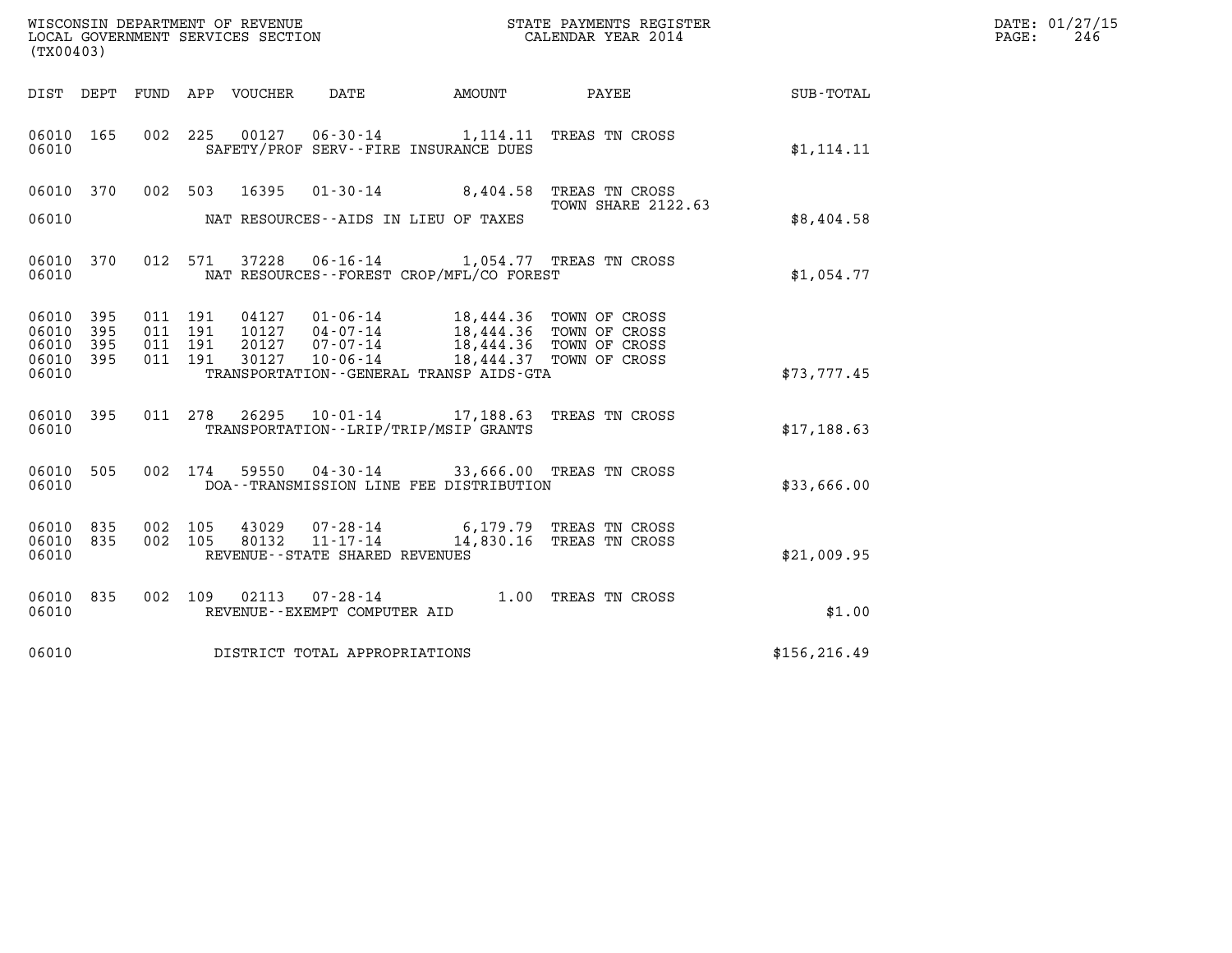| WISCONSIN DEPARTMENT OF REVENUE<br>LOCAL GOVERNMENT SERVICES SECTION<br>(TX00403)                                                                     |                                                                                                                                                                 | STATE PAYMENTS REGISTER<br>CALENDAR YEAR 2014 | DATE: 01/27/15<br>PAGE:<br>247 |
|-------------------------------------------------------------------------------------------------------------------------------------------------------|-----------------------------------------------------------------------------------------------------------------------------------------------------------------|-----------------------------------------------|--------------------------------|
| DIST DEPT<br>FUND APP VOUCHER                                                                                                                         | DATE<br>AMOUNT                                                                                                                                                  | PAYEE                                         | SUB-TOTAL                      |
| 06012 165<br>06012                                                                                                                                    | 002 225 00128 06-30-14 952.39 TREAS TN DOVER<br>SAFETY/PROF SERV--FIRE INSURANCE DUES                                                                           |                                               | \$952.39                       |
| 012 571<br>06012 370<br>06012                                                                                                                         | 37229  06-16-14  610.60  TREAS TN DOVER<br>NAT RESOURCES - - FOREST CROP/MFL/CO FOREST                                                                          |                                               | \$610.60                       |
| 06012<br>395<br>011 191<br>04128<br>06012<br>395<br>011 191<br>10128<br>06012<br>395<br>011 191<br>20128<br>395<br>011 191<br>30128<br>06012<br>06012 | 01-06-14 20,492.56 TOWN OF DOVER<br>04-07-14 20,492.56 TOWN OF DOVER<br>07-07-14 20,492.56 TOWN OF DOVER<br>10-06-14<br>TRANSPORTATION--GENERAL TRANSP AIDS-GTA | 20,492.56 TOWN OF DOVER                       | \$81,970.24                    |
| 011 278<br>06012 395<br>06012                                                                                                                         | 23046 08-29-14 6,921.29 TREAS TN DOVER<br>TRANSPORTATION - - LRIP/TRIP/MSIP GRANTS                                                                              |                                               | \$6,921.29                     |
| 06012<br>002<br>105<br>835<br>002<br>06012<br>835<br>105<br>80133<br>06012                                                                            | 43030  07-28-14  5,477.37  TREAS TN DOVER<br>11-17-14 31,129.21<br>REVENUE--STATE SHARED REVENUES                                                               | TREAS TN DOVER                                | \$36,606.58                    |
| 06012                                                                                                                                                 | DISTRICT TOTAL APPROPRIATIONS                                                                                                                                   |                                               | \$127,061.10                   |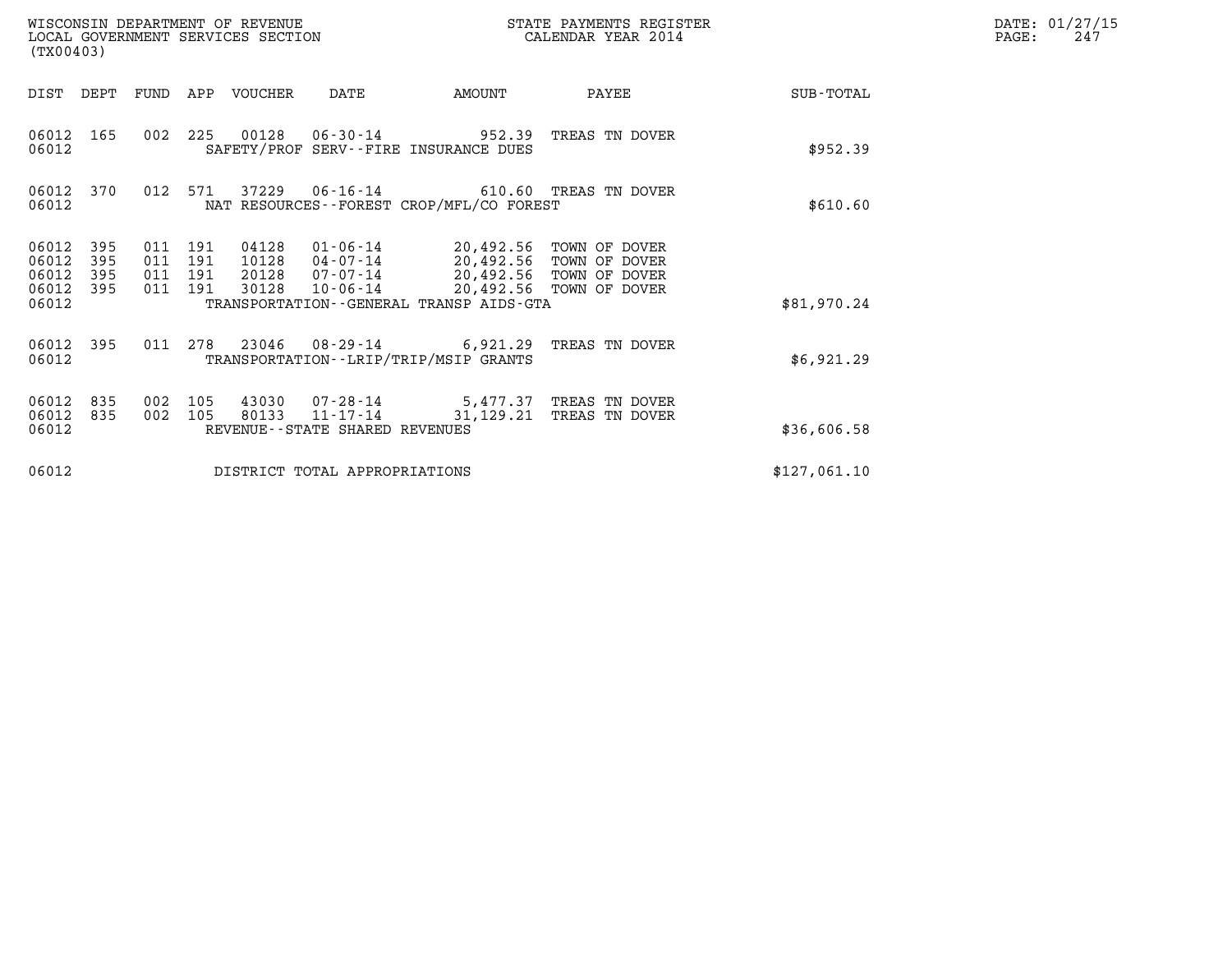|                                  | WISCONSIN DEPARTMENT OF REVENUE<br>STATE PAYMENTS REGISTER<br>LOCAL GOVERNMENT SERVICES SECTION<br>CALENDAR YEAR 2014<br>(TX00403) |                          |                          |                                  |                                                    |                                              |                                                                                                                          |             | DATE: 01/27/15<br>248<br>PAGE: |
|----------------------------------|------------------------------------------------------------------------------------------------------------------------------------|--------------------------|--------------------------|----------------------------------|----------------------------------------------------|----------------------------------------------|--------------------------------------------------------------------------------------------------------------------------|-------------|--------------------------------|
| DIST                             | DEPT                                                                                                                               | FUND                     | APP                      | VOUCHER                          | DATE                                               | AMOUNT                                       | PAYEE                                                                                                                    | SUB-TOTAL   |                                |
| 06014 165<br>06014               |                                                                                                                                    | 002                      | 225                      |                                  |                                                    | SAFETY/PROF SERV--FIRE INSURANCE DUES        | 00129  06-30-14   1,078.17  TREAS TN GILMANTON                                                                           | \$1,078.17  |                                |
| 06014                            | 06014 370                                                                                                                          | 012 571                  |                          | 37230                            | $06 - 16 - 14$                                     | NAT RESOURCES - - FOREST CROP/MFL/CO FOREST  | 543.63 TREAS TN GILMANTON                                                                                                | \$543.63    |                                |
| 06014<br>06014<br>06014<br>06014 | 395<br>395<br>395<br>395                                                                                                           | 011<br>011<br>011<br>011 | 191<br>191<br>191<br>191 | 04129<br>10129<br>20129<br>30129 | 01-06-14<br>04-07-14<br>$07 - 07 - 14$<br>10-06-14 |                                              | 12,045.73 TOWN OF GILMANTON<br>12,045.73 TOWN OF GILMANTON<br>12,045.73 TOWN OF GILMANTON<br>12,045.73 TOWN OF GILMANTON |             |                                |
| 06014                            |                                                                                                                                    |                          |                          |                                  |                                                    | TRANSPORTATION - - GENERAL TRANSP AIDS - GTA |                                                                                                                          | \$48,182.92 |                                |
| 06014<br>06014<br>06014          | 835<br>835                                                                                                                         | 002<br>002               | 105<br>105               | 80134                            | 11-17-14<br>REVENUE--STATE SHARED REVENUES         | 30,546.97                                    | 43031  07-28-14  5,387.77  TREAS TN GILMANTON<br>TREAS TN GILMANTON                                                      | \$35,934.74 |                                |
| 06014                            |                                                                                                                                    |                          |                          |                                  | DISTRICT TOTAL APPROPRIATIONS                      |                                              |                                                                                                                          | \$85,739.46 |                                |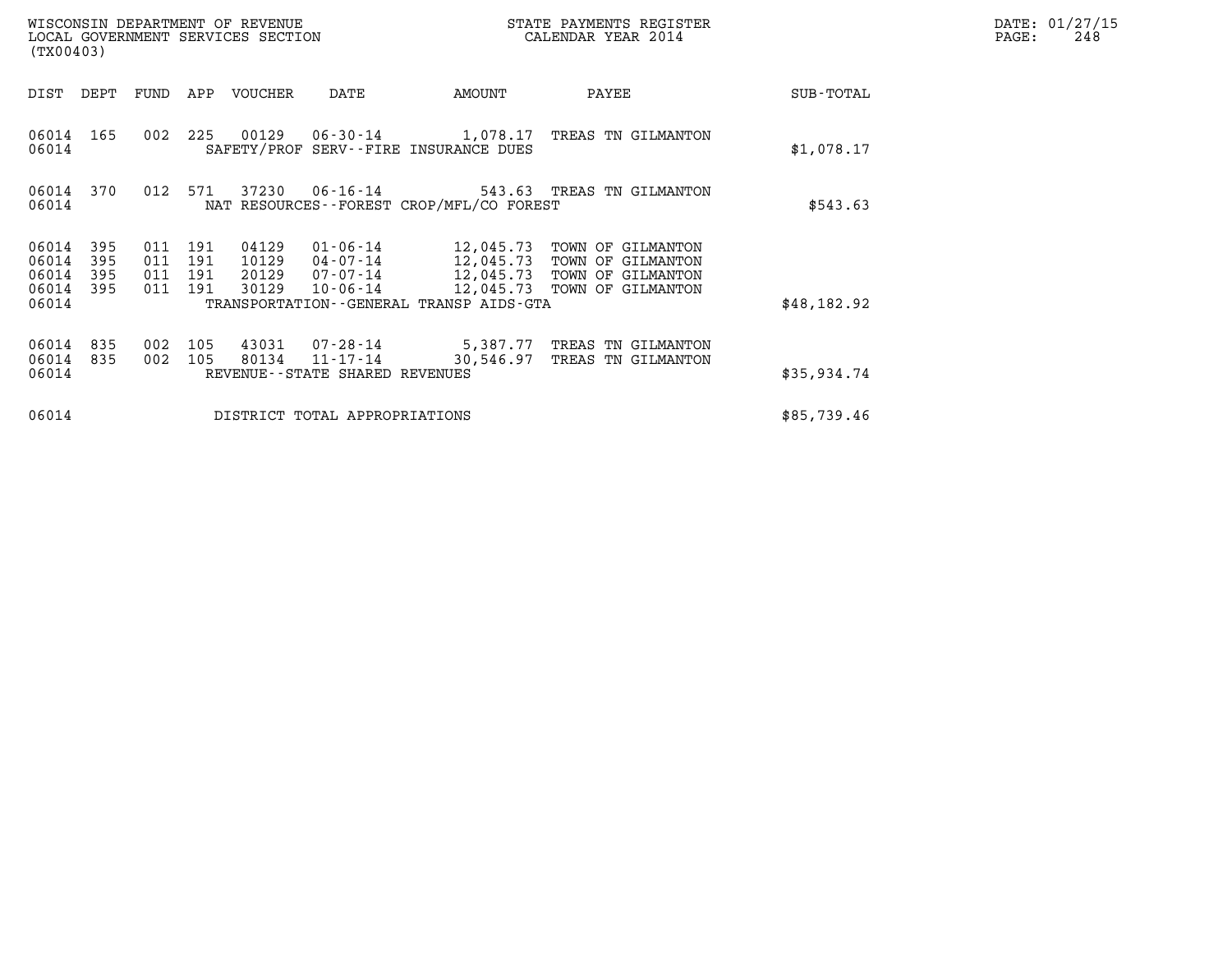| (TX00403)                                         |            |                                          |         |                                 |                                   |                                          | STATE PAYMENTS REGISTER                                                                                                                                                         |               | DATE: 01/27/15<br>$\mathtt{PAGE}$ :<br>249 |
|---------------------------------------------------|------------|------------------------------------------|---------|---------------------------------|-----------------------------------|------------------------------------------|---------------------------------------------------------------------------------------------------------------------------------------------------------------------------------|---------------|--------------------------------------------|
|                                                   |            |                                          |         | DIST DEPT FUND APP VOUCHER DATE |                                   | AMOUNT                                   | PAYEE                                                                                                                                                                           | SUB-TOTAL     |                                            |
| 06016 165<br>06016                                |            |                                          |         |                                 |                                   | SAFETY/PROF SERV--FIRE INSURANCE DUES    | 002 225 00130 06-30-14 1,096.14 TREAS TN GLENCOE                                                                                                                                | \$1,096.14    |                                            |
| 06016 370<br>06016                                |            |                                          |         |                                 | 000 001 01DNR 06-19-14            | NAT RESOURCES-SEVERANCE/YIELD/WITHDRAWAL | 599.18 TREAS TOWN GLENCOE                                                                                                                                                       | \$599.18      |                                            |
| 06016 370<br>06016                                |            |                                          | 012 571 |                                 |                                   | NAT RESOURCES--FOREST CROP/MFL/CO FOREST | 37231  06-16-14  820.68  TREAS TN GLENCOE                                                                                                                                       | \$820.68      |                                            |
| 06016 395<br>06016<br>06016<br>06016 395<br>06016 | 395<br>395 | 011 191<br>011 191<br>011 191<br>011 191 |         | 30130                           |                                   | TRANSPORTATION--GENERAL TRANSP AIDS-GTA  | 04130  01-06-14  25,806.23  TOWN OF GLENCOE<br>10130  04-07-14  25,806.23  TOWN OF GLENCOE<br>20130  07-07-14  25,806.23  TOWN OF GLENCOE<br>10-06-14 25,806.23 TOWN OF GLENCOE | \$103, 224.92 |                                            |
| 06016 835<br>06016                                | 06016 835  | 002 105<br>002 105                       |         |                                 | REVENUE - - STATE SHARED REVENUES |                                          | 43032  07-28-14  4,200.40 TREAS TN GLENCOE<br>80135  11-17-14  23,814.02 TREAS TN GLENCOE                                                                                       | \$28,014.42   |                                            |
| 06016 835<br>06016                                |            | 002 109                                  |         |                                 | REVENUE--EXEMPT COMPUTER AID      |                                          | 02114  07-28-14  12.00 TREAS TN GLENCOE                                                                                                                                         | \$12.00       |                                            |
| 06016 835<br>06016                                |            |                                          |         |                                 | REVENUE--LOTTERY CREDIT -         |                                          | 021 363 35975 03-24-14 1,044.27 TREAS TN GLENCOE                                                                                                                                | \$1,044.27    |                                            |
| 06016                                             |            |                                          |         |                                 | DISTRICT TOTAL APPROPRIATIONS     |                                          |                                                                                                                                                                                 | \$134,811.61  |                                            |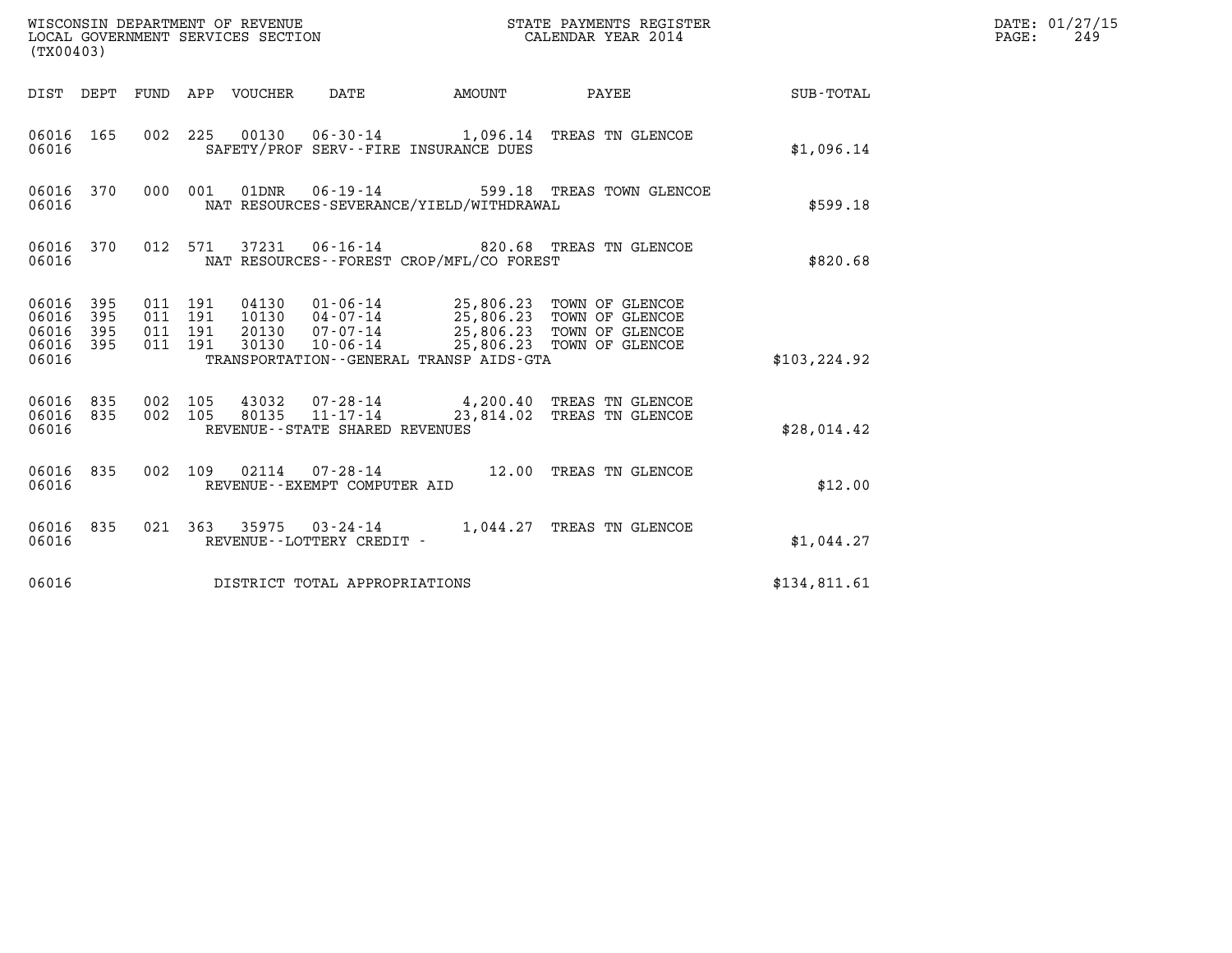| WISCONSIN DEPARTMENT OF REVENUE<br>LOCAL GOVERNMENT SERVICES SECTION<br>(TX00403) |                          |                          |                          |                                  |                                                              |                                                                | STATE PAYMENTS REGISTER<br>CALENDAR YEAR 2014                                                                |             | DATE: 01/27/15<br>PAGE:<br>250 |
|-----------------------------------------------------------------------------------|--------------------------|--------------------------|--------------------------|----------------------------------|--------------------------------------------------------------|----------------------------------------------------------------|--------------------------------------------------------------------------------------------------------------|-------------|--------------------------------|
| DIST                                                                              | DEPT                     | FUND                     | APP                      | VOUCHER                          | DATE                                                         | AMOUNT                                                         | PAYEE                                                                                                        | SUB-TOTAL   |                                |
| 06018 165<br>06018                                                                |                          | 002                      | 225                      |                                  |                                                              | 00131 06-30-14 539.09<br>SAFETY/PROF SERV--FIRE INSURANCE DUES | TREAS TN LINCOLN                                                                                             | \$539.09    |                                |
| 06018                                                                             | 06018 370                | 012 571                  |                          | 37232                            |                                                              | NAT RESOURCES - - FOREST CROP/MFL/CO FOREST                    | 06-16-14 1,261.58 TREAS TN LINCOLN                                                                           | \$1,261.58  |                                |
| 06018<br>06018<br>06018<br>06018                                                  | 395<br>395<br>395<br>395 | 011<br>011<br>011<br>011 | 191<br>191<br>191<br>191 | 04131<br>10131<br>20131<br>30131 | 01-06-14<br>04-07-14<br>07-07-14<br>10-06-14                 |                                                                | 6,377.46 TOWN OF LINCOLN<br>6,377.46 TOWN OF LINCOLN<br>6,377.46 TOWN OF LINCOLN<br>6,377.47 TOWN OF LINCOLN |             |                                |
| 06018                                                                             |                          |                          |                          |                                  |                                                              | TRANSPORTATION - - GENERAL TRANSP AIDS - GTA                   |                                                                                                              | \$25,509.85 |                                |
| 06018<br>06018<br>06018                                                           | 835<br>835               | 002<br>002               | 105<br>105               | 43033<br>80136                   | $07 - 28 - 14$<br>11-17-14<br>REVENUE--STATE SHARED REVENUES | 8,278.83                                                       | 1,459.69 TREAS TN LINCOLN<br>TREAS TN LINCOLN                                                                | \$9,738.52  |                                |
| 06018                                                                             |                          |                          |                          |                                  | DISTRICT TOTAL APPROPRIATIONS                                |                                                                |                                                                                                              | \$37,049.04 |                                |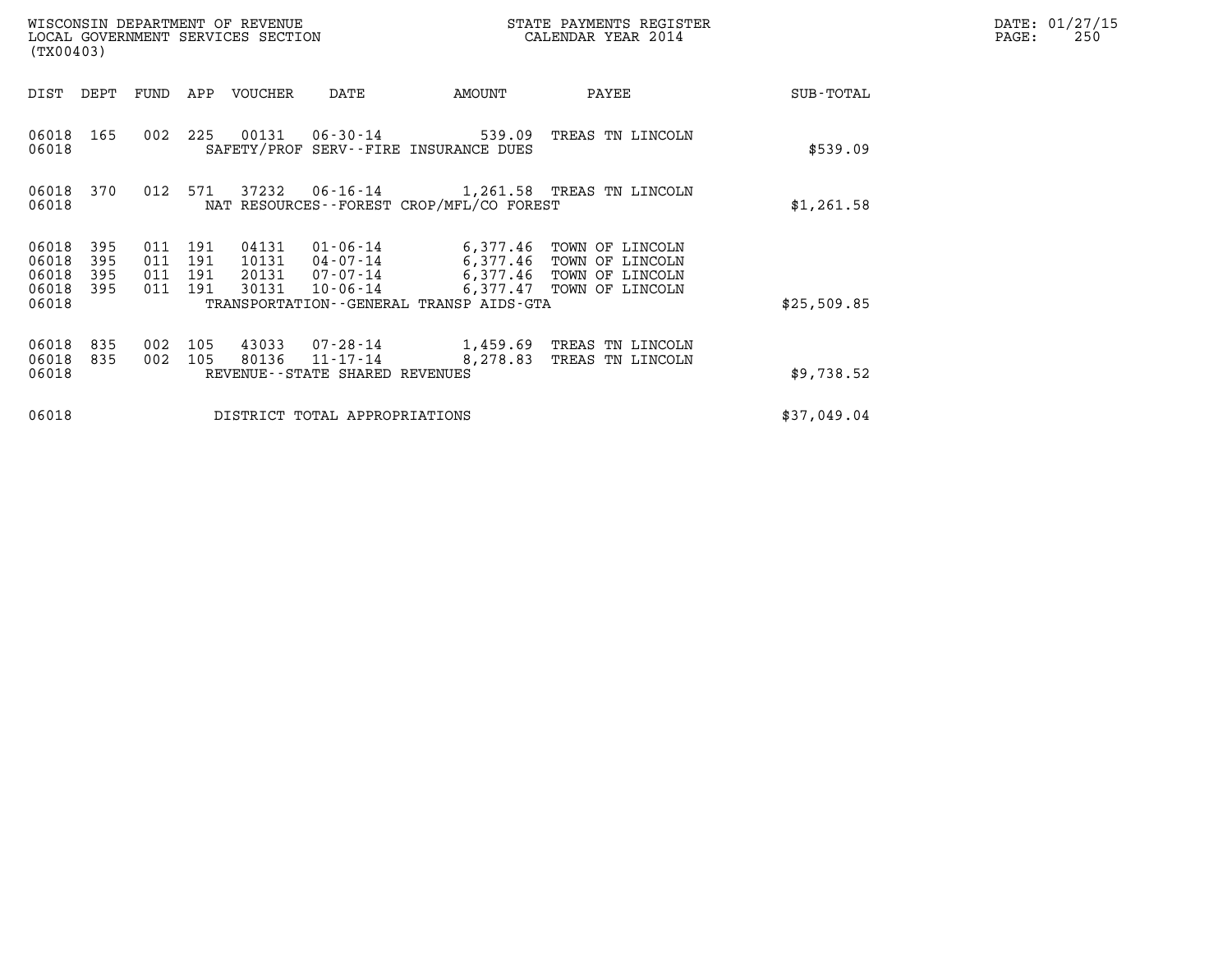|                                               | (TX00403)         |                               |         |                                          |                                   |                                          |                                                                                                                                                                                                                                  |              | DATE: 01/27/15<br>$\mathtt{PAGE:}$<br>251 |
|-----------------------------------------------|-------------------|-------------------------------|---------|------------------------------------------|-----------------------------------|------------------------------------------|----------------------------------------------------------------------------------------------------------------------------------------------------------------------------------------------------------------------------------|--------------|-------------------------------------------|
|                                               |                   |                               |         |                                          |                                   |                                          |                                                                                                                                                                                                                                  | SUB - TOTAL  |                                           |
| 06020 165<br>06020                            |                   |                               | 002 225 | 00132                                    | $06 - 30 - 14$                    | SAFETY/PROF SERV--FIRE INSURANCE DUES    | 880.51 TREAS TN MAXVILLE                                                                                                                                                                                                         | \$880.51     |                                           |
| 06020 370<br>06020                            |                   |                               |         |                                          |                                   | NAT RESOURCES-SEVERANCE/YIELD/WITHDRAWAL | 000 001 01DNR 06-19-14 2,915.11 TREAS TOWN MAXVILLE                                                                                                                                                                              | \$2,915.11   |                                           |
| 06020                                         | 06020 370         |                               |         |                                          |                                   | NAT RESOURCES--FOREST CROP/MFL/CO FOREST | 012 571 37233 06-16-14 861.82 TREAS TN MAXVILLE                                                                                                                                                                                  | \$861.82     |                                           |
| 06020 370<br>06020                            |                   |                               |         | 06020 370 012 579 19111<br>012 579 19111 |                                   | NAT RESOURCES--AIDS IN LIEU OF TAXES     | 04-16-14 2,233.67 TREAS TN MAXVILLE<br>04-16-14 283.89 TREAS TN MAXVILLE                                                                                                                                                         | \$2,517.56   |                                           |
| 06020 395<br>06020<br>06020<br>06020<br>06020 | 395<br>395<br>395 | 011 191<br>011 191<br>011 191 |         | 011 191 30132                            |                                   | TRANSPORTATION--GENERAL TRANSP AIDS-GTA  | 04132     01-06-14     11,458.26     TOWN OF MAXVILLE<br>10132     04-07-14     11,458.26     TOWN OF MAXVILLE<br>20132     07-07-14     11,458.26     TOWN OF MAXVILLE<br>10132     10-06-14     11,458.27     TOWN OF MAXVILLE | \$45,833.05  |                                           |
| 06020                                         |                   |                               |         |                                          | REVENUE - - STATE SHARED REVENUES |                                          | 06020 835 002 105 43034 07-28-14 1,662.48 TREAS TN MAXVILLE<br>06020 835 002 105 80137 11-17-14 9,420.75 TREAS TN MAXVILLE                                                                                                       | \$11,083.23  |                                           |
| 06020 835<br>06020                            |                   |                               |         |                                          | REVENUE--EXEMPT COMPUTER AID      |                                          | 002 109 02115 07-28-14 8.00 TREAS TN MAXVILLE                                                                                                                                                                                    | \$8.00       |                                           |
| 06020 835<br>06020 835<br>06020               |                   | 002 302                       |         |                                          |                                   | REVENUE-FIRST DOLLAR/SCHOOL LEVY CREDITS | 002  302  10010  07-28-14  52,772.33  TREAS TN MAXVILLE<br>002  302  11010  07-28-14  12,438.55  TREAS TN MAXVILLE                                                                                                               | \$65,210.88  |                                           |
| 06020                                         | 06020 835         |                               |         |                                          | REVENUE--LOTTERY CREDIT -         |                                          | 021 363 37291 03-24-14 11,518.55 TREAS TN MAXVILLE                                                                                                                                                                               | \$11,518.55  |                                           |
| 06020                                         |                   |                               |         |                                          | DISTRICT TOTAL APPROPRIATIONS     |                                          |                                                                                                                                                                                                                                  | \$140,828.71 |                                           |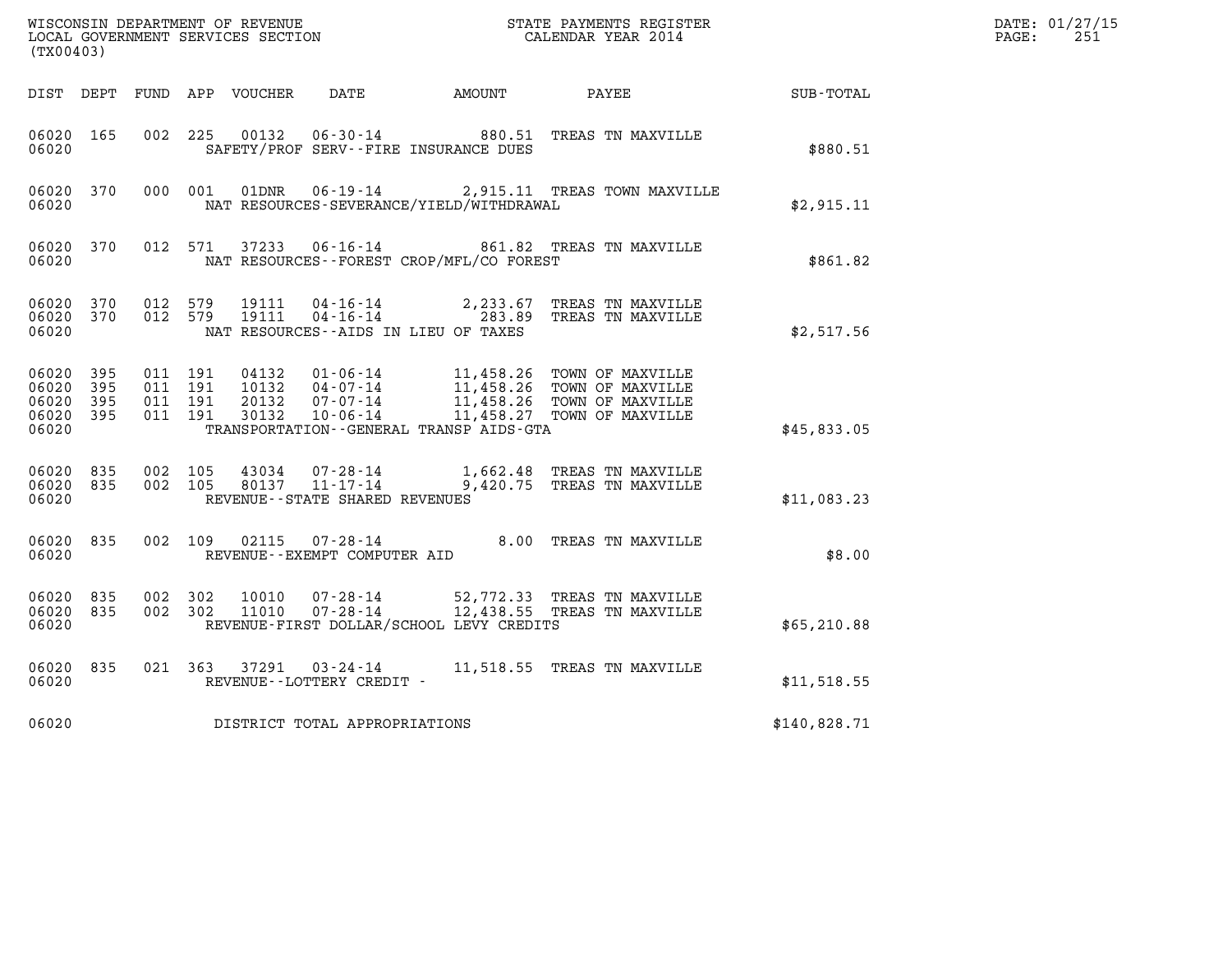| DATE: | 01/27/15 |
|-------|----------|
| PAGE: | 252      |

| (TX00403)                                             |            |  |                                          |                                  |                                                        |                                                                                   |                                                                                                             |              | DATE: 01/27/15<br>$\mathtt{PAGE:}$<br>252 |
|-------------------------------------------------------|------------|--|------------------------------------------|----------------------------------|--------------------------------------------------------|-----------------------------------------------------------------------------------|-------------------------------------------------------------------------------------------------------------|--------------|-------------------------------------------|
| DIST DEPT                                             |            |  |                                          |                                  |                                                        |                                                                                   | FUND APP VOUCHER DATE AMOUNT PAYEE PATE SUB-TOTAL                                                           |              |                                           |
| 06022 165<br>06022                                    |            |  | 002 225                                  | 00133                            |                                                        | SAFETY/PROF SERV--FIRE INSURANCE DUES                                             | 06-30-14 1,832.90 TREAS TN MILTON                                                                           | \$1,832.90   |                                           |
| 06022 370<br>06022 370                                |            |  | 002 503<br>002 503                       | 16396<br>16396                   | $01 - 30 - 14$<br>$01 - 30 - 14$                       |                                                                                   | 8,097.92 TREAS TN MILTON<br>1,409.95 TREAS TN MILTON<br>TOWN SHARE 567.44                                   |              |                                           |
| 06022                                                 |            |  |                                          |                                  |                                                        | NAT RESOURCES--AIDS IN LIEU OF TAXES                                              |                                                                                                             | \$9,507.87   |                                           |
| 06022 370<br>06022                                    |            |  | 012 571                                  | 37234                            |                                                        | NAT RESOURCES--FOREST CROP/MFL/CO FOREST                                          | 06-16-14 543.24 TREAS TN MILTON                                                                             | \$543.24     |                                           |
| 06022 370<br>06022<br>06022 370<br>06022 370<br>06022 | 370        |  | 012 579<br>012 579<br>012 579<br>012 579 | 19112<br>19112<br>19112<br>19112 |                                                        | NAT RESOURCES -- AIDS IN LIEU OF TAXES                                            |                                                                                                             | \$1,783.84   |                                           |
| 06022 395<br>06022<br>06022 395<br>06022 395<br>06022 | 395        |  | 011 191<br>011 191<br>011 191<br>011 191 | 04133<br>10133<br>20133<br>30133 |                                                        | 10-06-14 13,855.78 TOWN OF MILTON<br>TRANSPORTATION - - GENERAL TRANSP AIDS - GTA | 01-06-14 13,855.76 TOWN OF MILTON<br>04-07-14 13,855.76 TOWN OF MILTON<br>07-07-14 13,855.76 TOWN OF MILTON | \$55,423.06  |                                           |
| 06022 505<br>06022                                    |            |  | 002 174                                  | 59550                            |                                                        | DOA--TRANSMISSION LINE FEE DISTRIBUTION                                           | 04-30-14 73,694.00 TREAS TN MILTON                                                                          | \$73,694.00  |                                           |
| 06022<br>06022<br>06022                               | 835<br>835 |  | 002 105<br>002 105                       | 43035<br>80138                   | REVENUE--STATE SHARED REVENUES                         |                                                                                   | 07-28-14 5,180.70 TREAS TN MILTON<br>11-17-14 29,365.27 TREAS TN MILTON                                     | \$34,545.97  |                                           |
| 06022 835<br>06022                                    |            |  |                                          |                                  | 002 109 02116 07-28-14<br>REVENUE--EXEMPT COMPUTER AID |                                                                                   | 20.00 TREAS TN MILTON                                                                                       | \$20.00      |                                           |
| 06022 835<br>06022                                    |            |  |                                          |                                  |                                                        | DOA-PAYMENT FOR MUNICIPAL SERVICES AID                                            | 002 501 00001 02-03-14 74.62 TREAS TN MILTON                                                                | \$74.62      |                                           |
| 06022                                                 |            |  |                                          |                                  | DISTRICT TOTAL APPROPRIATIONS                          |                                                                                   |                                                                                                             | \$177,425.50 |                                           |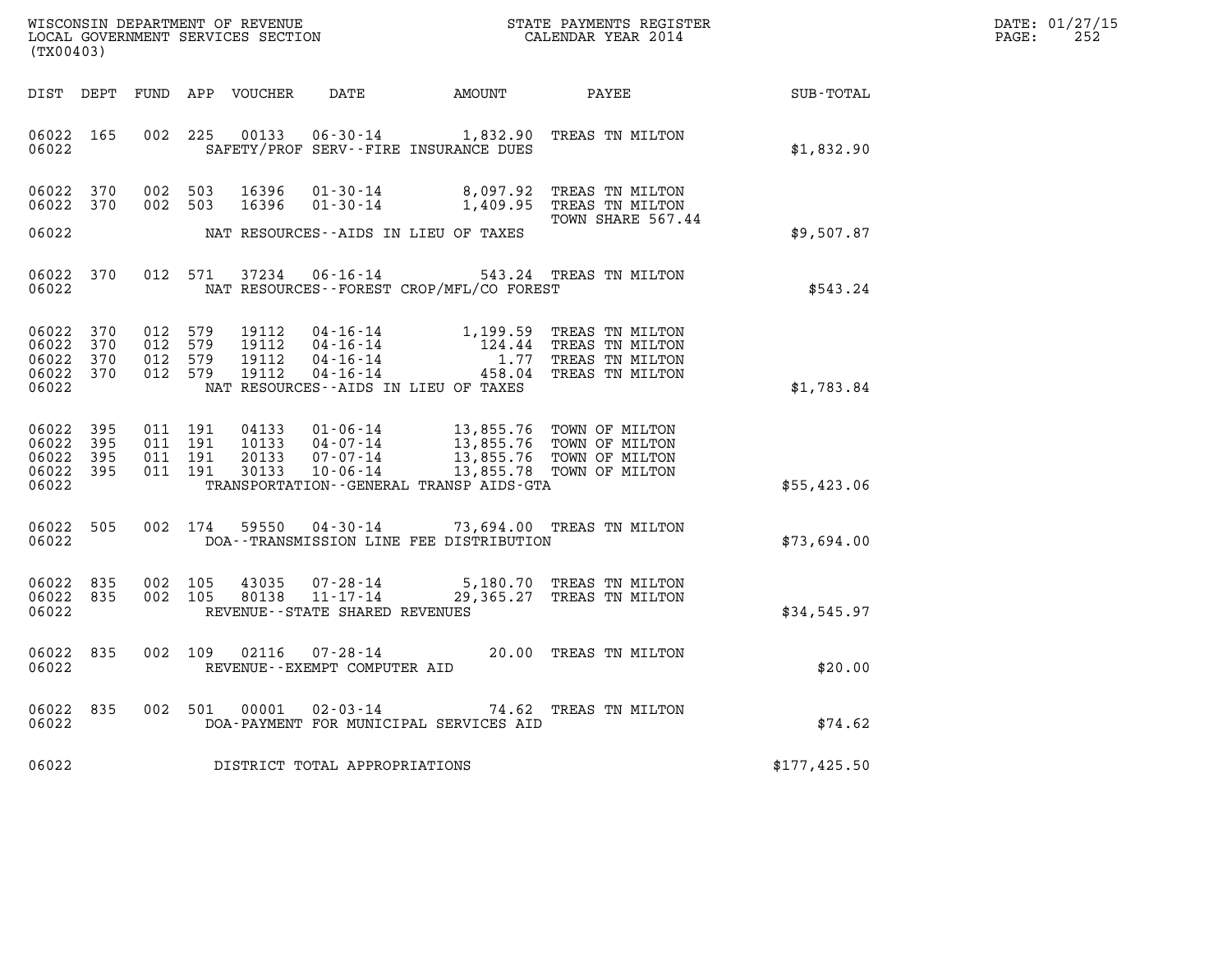| WISCONSIN DEPARTMENT OF REVENUE   | STATE PAYMENTS REGISTER | DATE: 01/27/15 |
|-----------------------------------|-------------------------|----------------|
| LOCAL GOVERNMENT SERVICES SECTION | CALENDAR YEAR 2014      | 253<br>PAGE:   |

| (TX00403)                                             |     |  |                                     |                                             |                                                                                                                                                                                                                                                                                                                                                          |              | DATE: 01/27/15<br>$\mathtt{PAGE:}$<br>253 |
|-------------------------------------------------------|-----|--|-------------------------------------|---------------------------------------------|----------------------------------------------------------------------------------------------------------------------------------------------------------------------------------------------------------------------------------------------------------------------------------------------------------------------------------------------------------|--------------|-------------------------------------------|
|                                                       |     |  |                                     |                                             | DIST DEPT FUND APP VOUCHER DATE AMOUNT PAYEE                                                                                                                                                                                                                                                                                                             | SUB-TOTAL    |                                           |
|                                                       |     |  |                                     | 06024 SAFETY/PROF SERV--FIRE INSURANCE DUES | 06024 165 002 225 00134 06-30-14 736.75 TREAS TN MODENA                                                                                                                                                                                                                                                                                                  | \$736.75     |                                           |
| 06024 370<br>06024 370<br>06024                       |     |  |                                     | NAT RESOURCES-SEVERANCE/YIELD/WITHDRAWAL    | 000 001 01DNR 06-19-14 1,740.98 TREAS TOWN MODENA<br>000 001 02DNR 09-11-14 167.32 TREAS TOWN MODENA                                                                                                                                                                                                                                                     | \$1,908.30   |                                           |
| 06024                                                 |     |  |                                     | NAT RESOURCES--FOREST CROP/MFL/CO FOREST    | 06024 370 012 571 37235 06-16-14 1,200.79 TREAS TN MODENA                                                                                                                                                                                                                                                                                                | \$1,200.79   |                                           |
| 06024                                                 |     |  | TRANSPORTATION -- FLOOD DAMAGE AID  |                                             | 06024 395 011 174 00820 01-16-14 23,613.46 TREAS TN MODENA                                                                                                                                                                                                                                                                                               | \$23,613.46  |                                           |
| 06024 395<br>06024<br>06024 395<br>06024 395<br>06024 | 395 |  |                                     | TRANSPORTATION--GENERAL TRANSP AIDS-GTA     | $\begin{array}{cccccc} 011 & 191 & 04134 & 01\cdot 06\cdot 14 & 12\,172\,.75 & \text{TOWN OF MODENA} \\ 011 & 191 & 10134 & 04\cdot 07\cdot 14 & 12\,172\,.75 & \text{TOWN OF MODENA} \\ 011 & 191 & 20134 & 07\cdot 07\cdot 14 & 12\,172\,.75 & \text{TOWN OF MODENA} \\ 011 & 191 & 30134 & 10\cdot 06\cdot 14 & 12\,172\,.75 & \text{TOWN OF MODENA}$ | \$48,691.00  |                                           |
| 06024 835<br>06024 835<br>06024                       |     |  | REVENUE--STATE SHARED REVENUES      |                                             | 002 105 43036 07-28-14 3,724.98 TREAS TN MODENA<br>002 105 80139 11-17-14 21,108.25 TREAS TN MODENA                                                                                                                                                                                                                                                      | \$24,833.23  |                                           |
| 06024 835<br>06024                                    |     |  | REVENUE--EXEMPT COMPUTER AID        |                                             | 002 109 02117 07-28-14 3.00 TREAS TN MODENA                                                                                                                                                                                                                                                                                                              | \$3.00       |                                           |
|                                                       |     |  | 06024 DISTRICT TOTAL APPROPRIATIONS |                                             |                                                                                                                                                                                                                                                                                                                                                          | \$100,986.53 |                                           |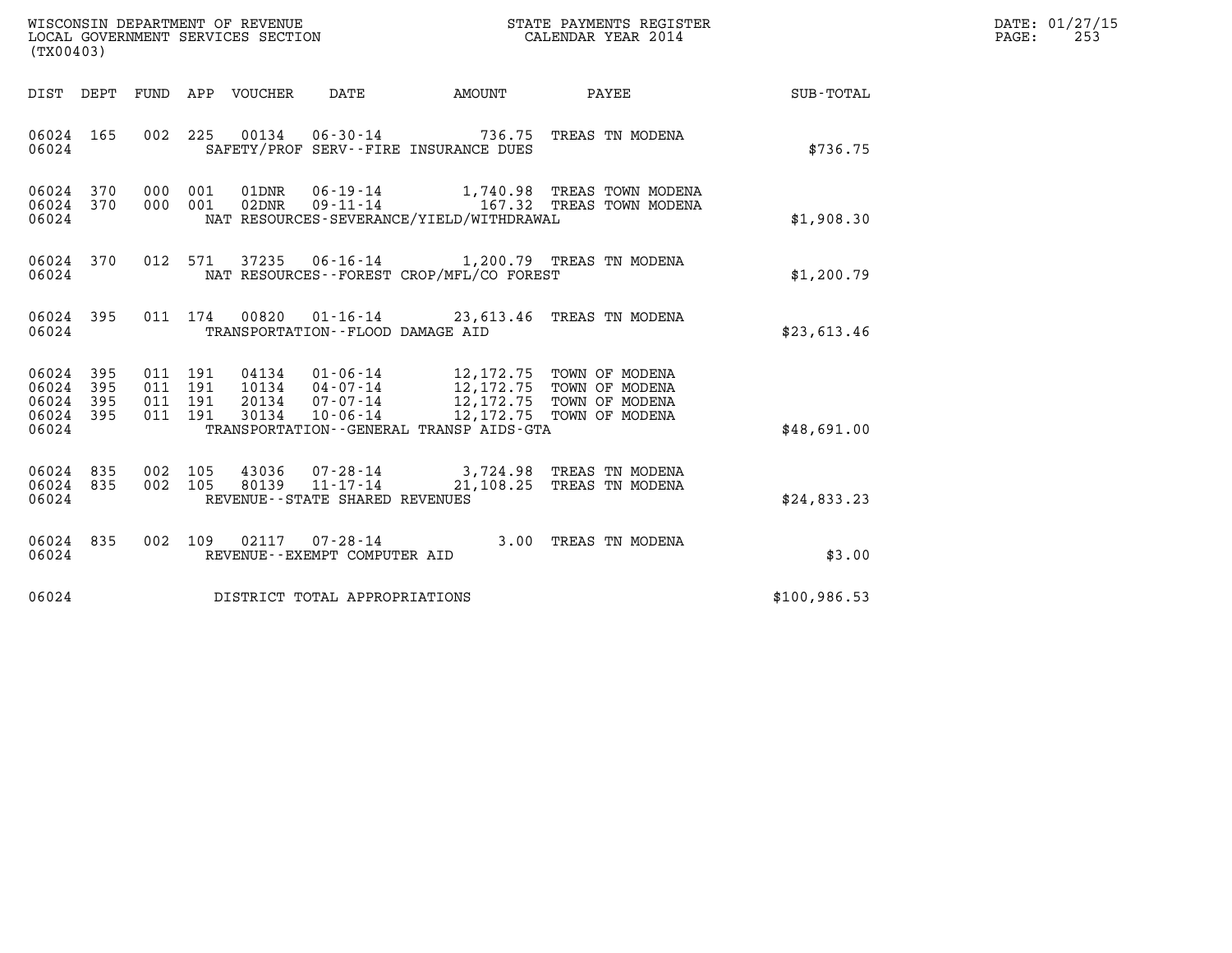| (TX00403)                                                             | WISCONSIN DEPARTMENT OF REVENUE<br>LOCAL GOVERNMENT SERVICES SECTION                                                                                        | STATE PAYMENTS REGISTER<br>CALENDAR YEAR 2014                                                                             |             | DATE: 01/27/15<br>PAGE:<br>254 |
|-----------------------------------------------------------------------|-------------------------------------------------------------------------------------------------------------------------------------------------------------|---------------------------------------------------------------------------------------------------------------------------|-------------|--------------------------------|
| DIST DEPT                                                             | FUND<br>APP VOUCHER<br>DATE                                                                                                                                 | AMOUNT<br>PAYEE                                                                                                           | SUB-TOTAL   |                                |
| 06026<br>165<br>06026                                                 | 002 225<br>SAFETY/PROF SERV--FIRE INSURANCE DUES                                                                                                            | 00135  06-30-14  1,329.75  TREAS TN MONDOVI                                                                               | \$1,329.75  |                                |
| 06026<br>370<br>06026                                                 | 012 571<br>NAT RESOURCES - - FOREST CROP/MFL/CO FOREST                                                                                                      | 37236  06-16-14  414.40  TREAS TN MONDOVI                                                                                 | \$414.40    |                                |
| 06026<br>395<br>06026<br>395<br>06026<br>395<br>395<br>06026<br>06026 | 011 191<br>04135<br>011 191<br>10135<br>04-07-14<br>011 191<br>20135<br>07-07-14<br>011 191<br>30135<br>10-06-14<br>TRANSPORTATION--GENERAL TRANSP AIDS-GTA | 01-06-14 13,749.91 TOWN OF MONDOVI<br>13,749.91 TOWN OF MONDOVI<br>13,749.91 TOWN OF MONDOVI<br>13,749.93 TOWN OF MONDOVI | \$54,999.66 |                                |
| 06026<br>835<br>06026<br>835<br>06026                                 | 002<br>105<br>43037 07-28-14<br>002<br>$11 - 17 - 14$<br>105<br>80140<br>REVENUE--STATE SHARED REVENUES                                                     | 5,593.21 TREAS TN MONDOVI<br>32,965.05<br>TREAS TN MONDOVI                                                                | \$38,558.26 |                                |
| 06026<br>835<br>06026                                                 | 002<br>109<br>02118<br>$07 - 28 - 14$<br>REVENUE - - EXEMPT COMPUTER AID                                                                                    | 10.00<br>TREAS TN MONDOVI                                                                                                 | \$10.00     |                                |
| 06026                                                                 | DISTRICT TOTAL APPROPRIATIONS                                                                                                                               |                                                                                                                           | \$95,312.07 |                                |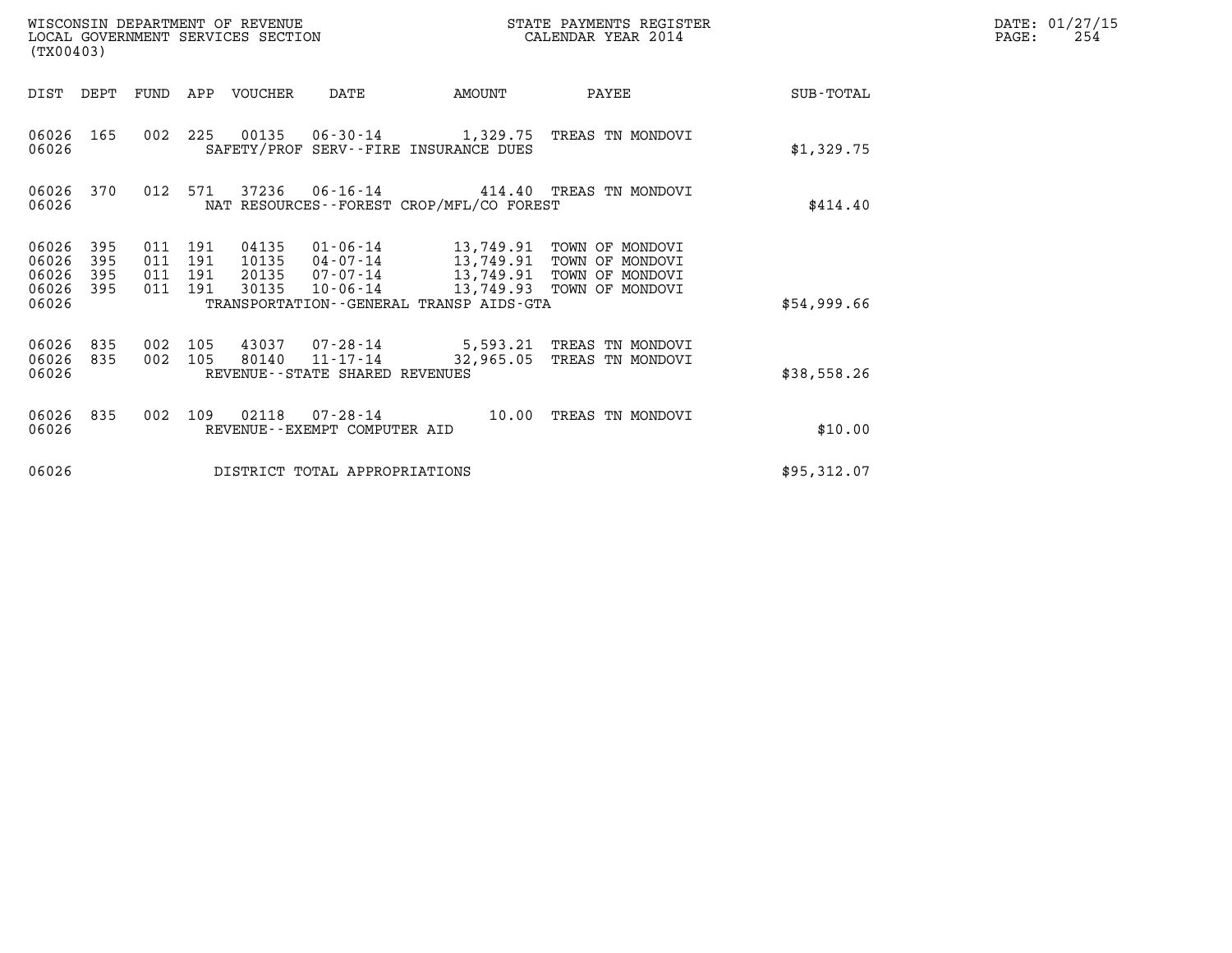| (TX00403)                                 |                          |                                          | WISCONSIN DEPARTMENT OF REVENUE<br>LOCAL GOVERNMENT SERVICES SECTION |                                |                                             | STATE PAYMENTS REGISTER<br>CALENDAR YEAR 2014                                                                                                                                |              | DATE: 01/27/15<br>PAGE:<br>255 |
|-------------------------------------------|--------------------------|------------------------------------------|----------------------------------------------------------------------|--------------------------------|---------------------------------------------|------------------------------------------------------------------------------------------------------------------------------------------------------------------------------|--------------|--------------------------------|
| DIST DEPT                                 |                          |                                          | FUND APP VOUCHER                                                     | DATE                           | AMOUNT                                      | PAYEE                                                                                                                                                                        | SUB-TOTAL    |                                |
| 06028 165<br>06028                        |                          |                                          |                                                                      |                                | SAFETY/PROF SERV--FIRE INSURANCE DUES       | 002 225 00136 06-30-14 862.54 TREAS TN MONTANA                                                                                                                               | \$862.54     |                                |
| 06028 370<br>06028                        |                          | 000 001                                  |                                                                      |                                | NAT RESOURCES-SEVERANCE/YIELD/WITHDRAWAL    | 02DNR  09-11-14  5,023.72 TREAS TOWN MONTANA                                                                                                                                 | \$5,023.72   |                                |
| 06028 370<br>06028                        |                          |                                          |                                                                      |                                | NAT RESOURCES - - FOREST CROP/MFL/CO FOREST | 012 571 37237 06-16-14 1,308.76 TREAS TN MONTANA                                                                                                                             | \$1,308.76   |                                |
| 06028<br>06028<br>06028<br>06028<br>06028 | 395<br>395<br>395<br>395 | 011 191<br>011 191<br>011 191<br>011 191 |                                                                      |                                | TRANSPORTATION--GENERAL TRANSP AIDS-GTA     | 04136 01-06-14 19,211.77 TOWN OF MONTANA<br>10136 04-07-14 19,211.77 TOWN OF MONTANA<br>20136 07-07-14 19,211.77 TOWN OF MONTANA<br>30136 10-06-14 19,211.79 TOWN OF MONTANA | \$76,847.10  |                                |
| 06028<br>06028<br>06028                   | 835<br>835               | 002 105<br>002 105                       |                                                                      | REVENUE--STATE SHARED REVENUES |                                             | 43038  07-28-14   1,982.11 TREAS TN MONTANA<br>80141  11-17-14   11,231.98 TREAS TN MONTANA                                                                                  | \$13, 214.09 |                                |
| 06028                                     |                          |                                          |                                                                      | DISTRICT TOTAL APPROPRIATIONS  |                                             |                                                                                                                                                                              | \$97, 256.21 |                                |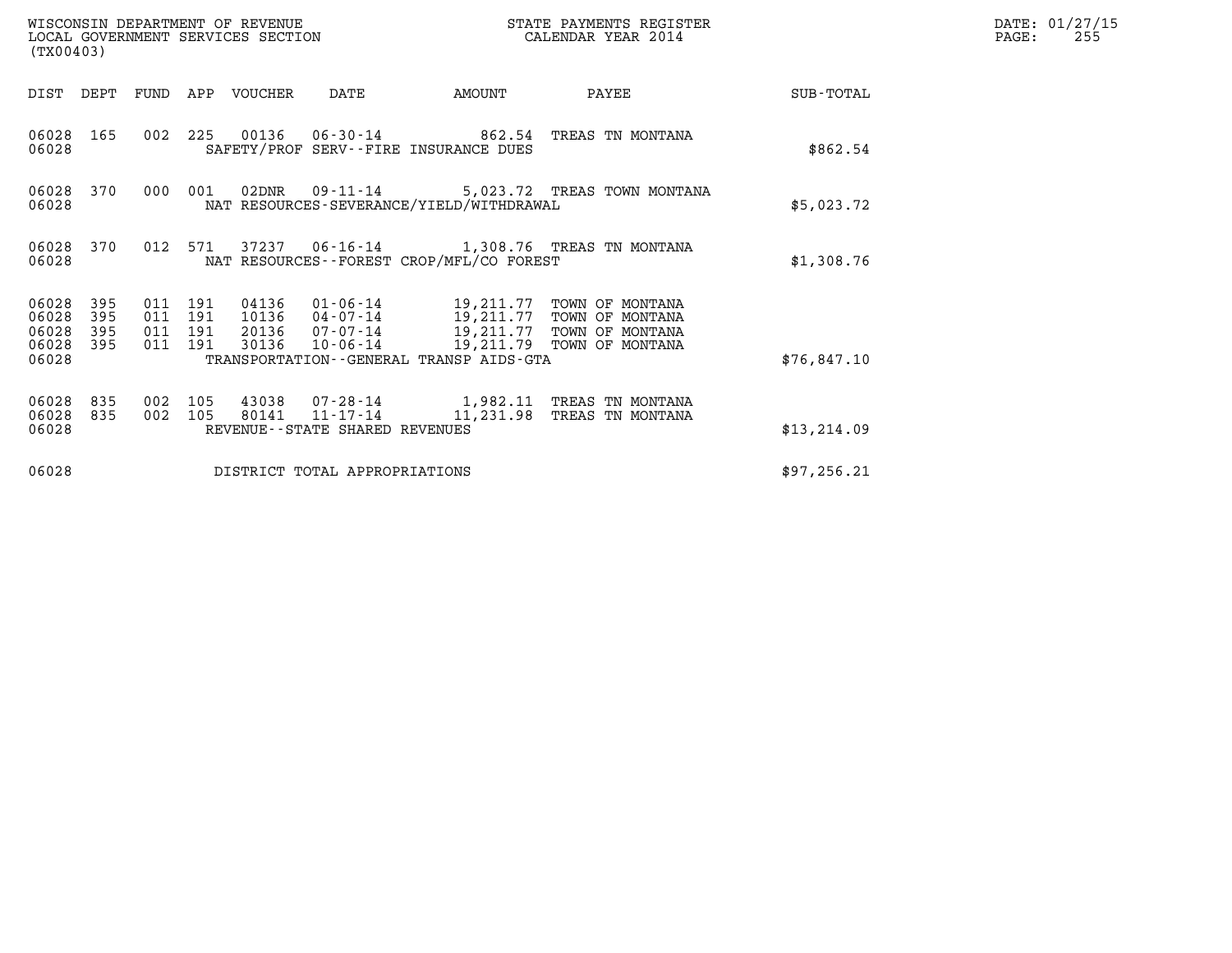| DATE: | 01/27/15 |
|-------|----------|
| PAGE: | 256      |

| (TX00403)                                     |                   |         |                               |                  |                                                     |                                                                                                                                          |                                                                 |                  | DATE: 01/27/15<br>256<br>PAGE: |
|-----------------------------------------------|-------------------|---------|-------------------------------|------------------|-----------------------------------------------------|------------------------------------------------------------------------------------------------------------------------------------------|-----------------------------------------------------------------|------------------|--------------------------------|
| DIST DEPT                                     |                   |         |                               | FUND APP VOUCHER | DATE                                                | AMOUNT                                                                                                                                   | PAYEE                                                           | <b>SUB-TOTAL</b> |                                |
| 06030<br>06030                                | 165               |         | 002 225                       | 00137            |                                                     | SAFETY/PROF SERV--FIRE INSURANCE DUES                                                                                                    | 06-30-14 1,707.11 TREAS TN NAPLES                               | \$1,707.11       |                                |
| 06030<br>06030 370<br>06030                   | 370               |         | 000 001<br>000 001            | 01DNR<br>03DNR   | $11 - 04 - 14$                                      | NAT RESOURCES-SEVERANCE/YIELD/WITHDRAWAL                                                                                                 | 06-19-14 2,609.48 TREAS TOWN NAPLES<br>440.79 TREAS TOWN NAPLES | \$3,050.27       |                                |
| 06030 370                                     |                   |         | 002 503                       | 16397            |                                                     |                                                                                                                                          | 01-30-14 941.81 TREAS TN NAPLES<br>TOWN SHARE 148.82            |                  |                                |
| 06030                                         |                   |         |                               |                  |                                                     | NAT RESOURCES--AIDS IN LIEU OF TAXES                                                                                                     |                                                                 | \$941.81         |                                |
| 06030<br>06030                                | 370               |         | 012 571                       |                  |                                                     | NAT RESOURCES--FOREST CROP/MFL/CO FOREST                                                                                                 | 37238  06-16-14  380.63  TREAS TN NAPLES                        | \$380.63         |                                |
| 06030<br>06030                                | 370               |         | 012 579                       | 19113            |                                                     | $04 - 16 - 14$ 23.09<br>NAT RESOURCES--AIDS IN LIEU OF TAXES                                                                             | TREAS TN NAPLES                                                 | \$23.09          |                                |
| 06030<br>06030<br>06030<br>06030 395<br>06030 | 395<br>395<br>395 | 011 191 | 011 191<br>011 191<br>011 191 | 20137<br>30137   | $07 - 07 - 14$<br>$10 - 06 - 14$                    | 04137  01-06-14  18,788.37  TOWN OF NAPLES<br>10137  04-07-14  18,788.37  TOWN OF NAPLES<br>TRANSPORTATION - - GENERAL TRANSP AIDS - GTA | 18,788.37 TOWN OF NAPLES<br>18,788.39 TOWN OF NAPLES            | \$75, 153.50     |                                |
| 06030<br>06030 835<br>06030                   | 835               |         | 002 105<br>002 105            | 43039<br>80142   | $11 - 17 - 14$<br>REVENUE - - STATE SHARED REVENUES |                                                                                                                                          | 07-28-14 4,727.09 TREAS TN NAPLES<br>26,775.57 TREAS TN NAPLES  | \$31,502.66      |                                |
| 06030<br>06030                                | 835               |         | 002 109                       | 02119            | REVENUE--EXEMPT COMPUTER AID                        |                                                                                                                                          | 07-28-14 6.00 TREAS TN NAPLES                                   | \$6.00           |                                |
| 06030                                         |                   |         |                               |                  | DISTRICT TOTAL APPROPRIATIONS                       |                                                                                                                                          |                                                                 | \$112,765.07     |                                |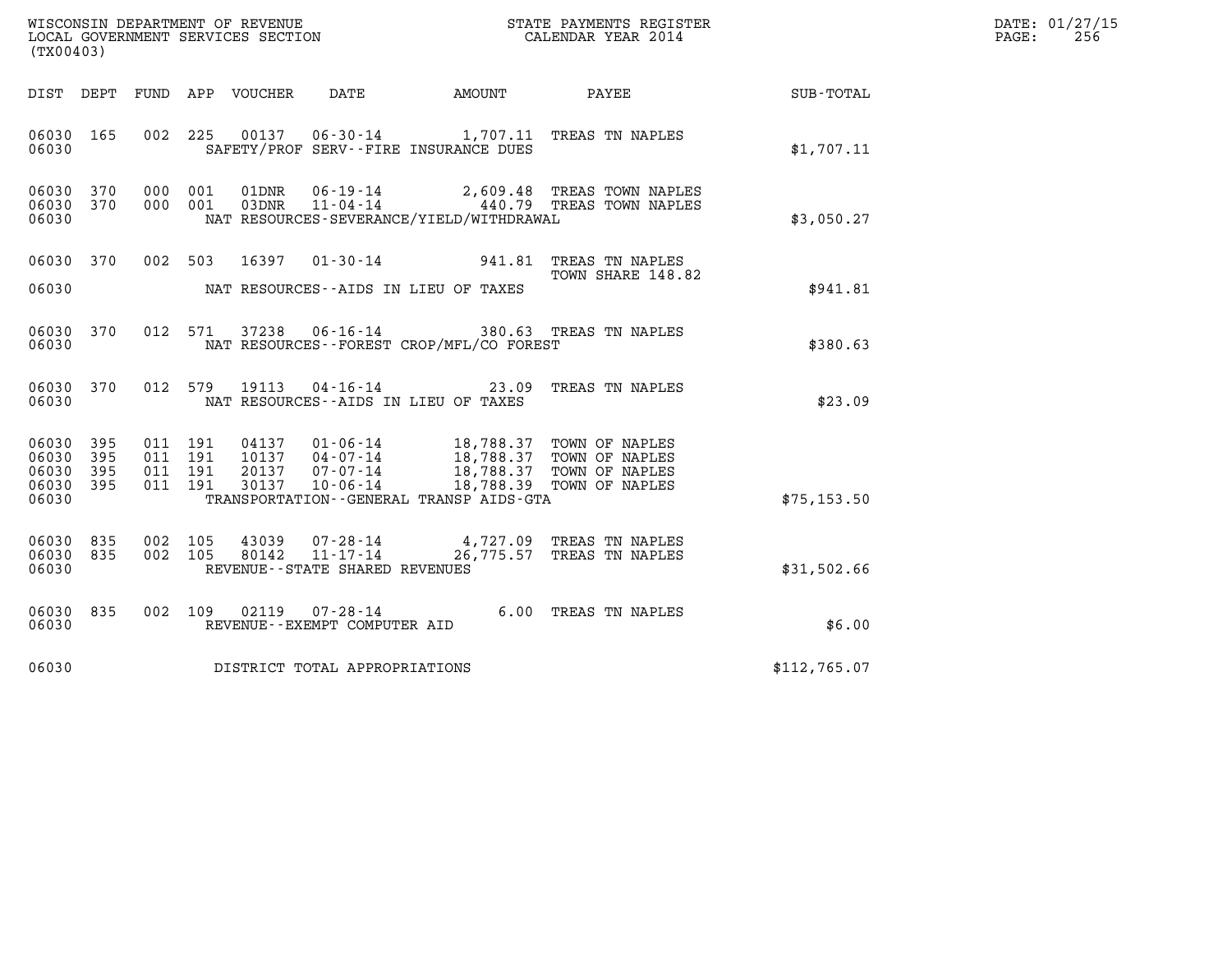| WISCONSIN DEPARTMENT OF REVENUE   | STATE PAYMENTS REGISTER | DATE: 01/27/15 |
|-----------------------------------|-------------------------|----------------|
| LOCAL GOVERNMENT SERVICES SECTION | CALENDAR YEAR 2014      | 257<br>PAGE:   |

| WISCONSIN DEPARTMENT OF REVENUE<br>(TX00403)                                                      | LOCAL GOVERNMENT SERVICES SECTION                                                                                                                                               |                                                  | STATE PAYMENTS REGISTER<br>CALENDAR YEAR 2014                        |              |
|---------------------------------------------------------------------------------------------------|---------------------------------------------------------------------------------------------------------------------------------------------------------------------------------|--------------------------------------------------|----------------------------------------------------------------------|--------------|
| DIST<br>DEPT<br>FUND                                                                              | DATE<br>APP<br>VOUCHER                                                                                                                                                          | AMOUNT                                           | PAYEE                                                                | SUB-TOTAL    |
| 06032<br>165<br>002<br>06032                                                                      | 225<br>00138<br>$06 - 30 - 14$<br>SAFETY/PROF SERV--FIRE INSURANCE DUES                                                                                                         | 1,814.93                                         | TREAS TN NELSON                                                      | \$1,814.93   |
| 370<br>06032<br>000<br>370<br>06032<br>000<br>06032<br>370<br>000<br>06032                        | 001<br>01DNR<br>$06 - 19 - 14$<br>$09 - 11 - 14$<br>001<br>02DNR<br>$11 - 04 - 14$<br>001<br>03DNR<br>NAT RESOURCES-SEVERANCE/YIELD/WITHDRAWAL                                  | 28,517.91<br>1,400.69<br>56.08                   | TREAS TOWN NELSON<br>TREAS TOWN NELSON<br>TREAS TOWN NELSON          | \$29,974.68  |
| 370<br>002<br>06032                                                                               | 503<br>16398<br>$01 - 30 - 14$                                                                                                                                                  | 9,838.47                                         | TREAS TN NELSON<br><b>TOWN SHARE 1529.05</b>                         |              |
| 06032                                                                                             | NAT RESOURCES -- AIDS IN LIEU OF TAXES                                                                                                                                          |                                                  |                                                                      | \$9,838.47   |
| 06032<br>370<br>012<br>06032                                                                      | 571<br>37239<br>$06 - 16 - 14$<br>NAT RESOURCES - - FOREST CROP/MFL/CO FOREST                                                                                                   |                                                  | 1,723.81 TREAS TN NELSON                                             | \$1,723.81   |
| 06032<br>012<br>370<br>012<br>06032<br>370<br>06032                                               | 579<br>19114<br>$04 - 16 - 14$<br>579<br>$04 - 16 - 14$<br>19114<br>NAT RESOURCES -- AIDS IN LIEU OF TAXES                                                                      | 5,569.83<br>174.75                               | TREAS TN NELSON<br>TREAS TN NELSON                                   | \$5,744.58   |
| 06032<br>395<br>011<br>395<br>011<br>06032<br>011<br>06032<br>395<br>06032<br>395<br>011<br>06032 | 191<br>04138<br>$01 - 06 - 14$<br>191<br>$04 - 07 - 14$<br>10138<br>191<br>20138<br>$07 - 07 - 14$<br>191<br>$10 - 06 - 14$<br>30138<br>TRANSPORTATION--GENERAL TRANSP AIDS-GTA | 18,920.68<br>18,920.68<br>18,920.68<br>18,920.71 | TOWN OF NELSON<br>TOWN OF NELSON<br>TOWN OF NELSON<br>TOWN OF NELSON | \$75,682.75  |
| 06032<br>395<br>011<br>06032                                                                      | 278<br>01939<br>$01 - 23 - 14$<br>TRANSPORTATION - - LRIP/TRIP/MSIP GRANTS                                                                                                      | 26,049.74                                        | TREAS TN NELSON                                                      | \$26,049.74  |
| 06032<br>835<br>002<br>835<br>002<br>06032<br>06032                                               | 105<br>43040<br>$07 - 28 - 14$<br>105<br>80143<br>$11 - 17 - 14$<br>REVENUE - - STATE SHARED REVENUES                                                                           | 4,973.64<br>28, 253.41                           | TREAS TN NELSON<br>TREAS TN NELSON                                   | \$33, 227.05 |
| 002<br>06032<br>835<br>06032                                                                      | 109<br>02120<br>$07 - 28 - 14$<br>REVENUE--EXEMPT COMPUTER AID                                                                                                                  | 10.00                                            | TREAS TN NELSON                                                      | \$10.00      |
| 06032                                                                                             | DISTRICT TOTAL APPROPRIATIONS                                                                                                                                                   |                                                  |                                                                      | \$184,066.01 |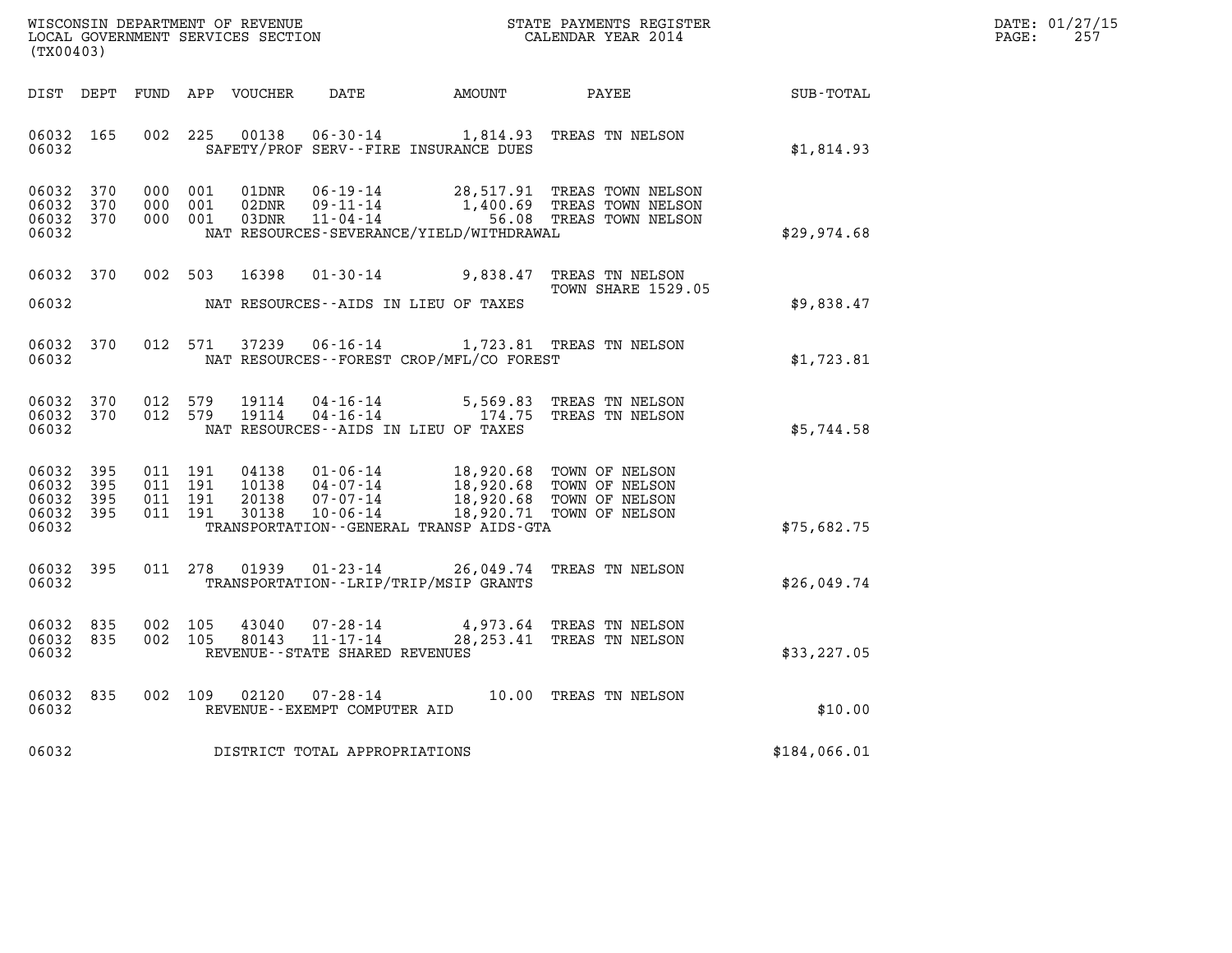| WISCONSIN DEPARTMENT OF REVENUE   | STATE PAYMENTS REGISTER | DATE: 01/27/15 |
|-----------------------------------|-------------------------|----------------|
| LOCAL GOVERNMENT SERVICES SECTION | CALENDAR YEAR 2014      | 258<br>PAGE:   |

| (TX00403)                                             |                        |                               |         |                                        |                                              |                                                                                                                                                                                                  |              | DATE: 01/27/15<br>$\mathtt{PAGE:}$<br>258 |
|-------------------------------------------------------|------------------------|-------------------------------|---------|----------------------------------------|----------------------------------------------|--------------------------------------------------------------------------------------------------------------------------------------------------------------------------------------------------|--------------|-------------------------------------------|
|                                                       |                        |                               |         | DIST DEPT FUND APP VOUCHER DATE AMOUNT |                                              | <b>PAYEE</b> PAYEE                                                                                                                                                                               | SUB-TOTAL    |                                           |
|                                                       | 06034                  |                               |         | SAFETY/PROF SERV--FIRE INSURANCE DUES  |                                              | 06034 165 002 225 00139 06-30-14 1,527.41 TREAS TN WAUMANDEE                                                                                                                                     | \$1,527.41   |                                           |
|                                                       | 06034                  |                               |         |                                        | NAT RESOURCES-SEVERANCE/YIELD/WITHDRAWAL     | 06034 370 000 001 01DNR 06-19-14 535.66 TREAS TOWN WAUMANDEE 06034 370 000 001 03DNR 11-04-14 192.05 TREAS TOWN WAUMANDEE                                                                        | \$727.71     |                                           |
| 06034                                                 |                        |                               |         |                                        | NAT RESOURCES--FOREST CROP/MFL/CO FOREST     | 06034 370 012 571 37240 06-16-14 1,238.58 TREAS TN WAUMANDEE                                                                                                                                     | \$1,238.58   |                                           |
| 06034                                                 |                        |                               |         | NAT RESOURCES--RU RECYCLING GRANT      |                                              | 06034 370 074 670 41284 05-23-14 2,453.27 TREAS TN WAUMANDEE                                                                                                                                     | \$2,453.27   |                                           |
| 06034 395<br>06034<br>06034 395<br>06034 395<br>06034 | 395                    | 011 191<br>011 191<br>011 191 | 011 191 |                                        | TRANSPORTATION - - GENERAL TRANSP AIDS - GTA | 04139  01-06-14  22,138.52  TOWN OF WAUMANDEE<br>10139  04-07-14  22,138.52  TOWN OF WAUMANDEE<br>20139  07-07-14  22,138.52  TOWN OF WAUMANDEE<br>30139  10-06-14  22,138.55  TOWN OF WAUMANDEE | \$88.554.11  |                                           |
| 06034                                                 | 06034 835<br>06034 835 |                               |         | REVENUE - - STATE SHARED REVENUES      |                                              | 002 105 43041 07-28-14 3,645.49 TREAS TN WAUMANDEE<br>002 105 80144 11-17-14 20,657.79 TREAS TN WAUMANDEE                                                                                        | \$24,303.28  |                                           |
| 06034                                                 | 06034 835              |                               |         | REVENUE--EXEMPT COMPUTER AID           |                                              | 002 109 02121 07-28-14 232.00 TREAS TN WAUMANDEE                                                                                                                                                 | \$232.00     |                                           |
| 06034                                                 |                        |                               |         | DISTRICT TOTAL APPROPRIATIONS          |                                              |                                                                                                                                                                                                  | \$119,036.36 |                                           |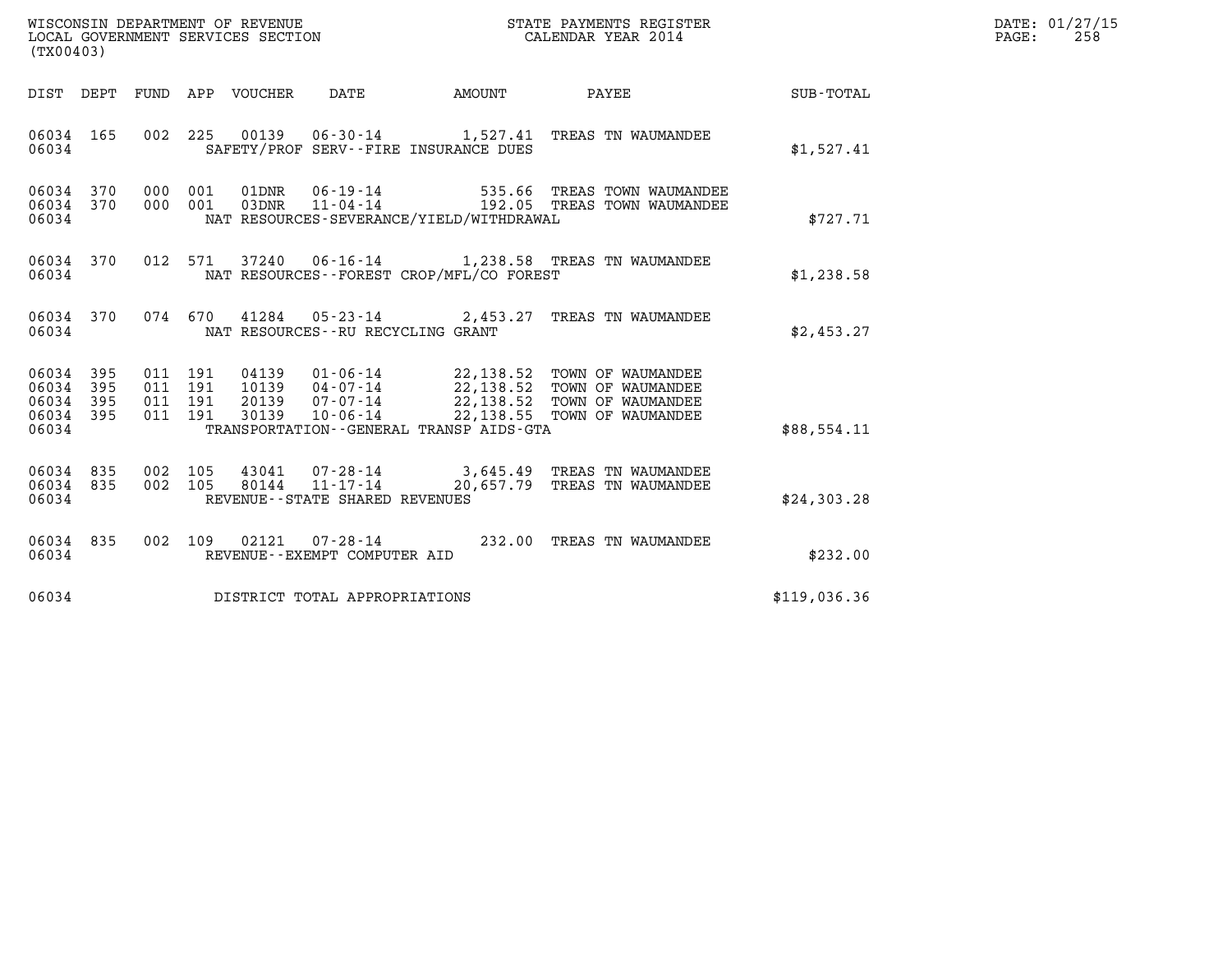| WISCONSIN DEPARTMENT OF REVENUE   | STATE PAYMENTS REGISTER | DATE: 01/27/15 |
|-----------------------------------|-------------------------|----------------|
| LOCAL GOVERNMENT SERVICES SECTION | CALENDAR YEAR 2014      | 259<br>PAGE:   |

| (TX00403)                                                             |                          |                                                              |                |                                         |                                                                                                                                                                     |                  |  |
|-----------------------------------------------------------------------|--------------------------|--------------------------------------------------------------|----------------|-----------------------------------------|---------------------------------------------------------------------------------------------------------------------------------------------------------------------|------------------|--|
| DIST<br>DEPT                                                          | FUND                     | APP<br>VOUCHER                                               | DATE           | AMOUNT                                  | PAYEE                                                                                                                                                               | <b>SUB-TOTAL</b> |  |
| 06111<br>165<br>06111                                                 | 002                      | 225                                                          |                | SAFETY/PROF SERV--FIRE INSURANCE DUES   | 00140  06-30-14   1,024.26  TREAS VIL COCHRANE                                                                                                                      | \$1,024.26       |  |
| 395<br>06111<br>06111<br>395<br>06111<br>395<br>06111<br>395<br>06111 | 011<br>011<br>011<br>011 | 04140<br>191<br>191<br>10140<br>191<br>20140<br>191<br>30140 | $07 - 07 - 14$ | TRANSPORTATION--GENERAL TRANSP AIDS-GTA | $01 - 06 - 14$ 3,589.86 VILLAGE OF COCHRANE<br>04-07-14 3,589.86 VILLAGE OF COCHRANE<br>3,589.86 VILLAGE OF COCHRANE<br>$10 - 06 - 14$ 3,589.88 VILLAGE OF COCHRANE | \$14,359.46      |  |
| 505<br>06111<br>06111                                                 | 002                      | 174                                                          |                | DOA--TRANSMISSION LINE FEE DISTRIBUTION | 59550  04-30-14   6,431.00  TREAS VIL COCHRANE                                                                                                                      | \$6,431.00       |  |
| 06111<br>835<br>835<br>06111<br>06111                                 | 002<br>002               | 105<br>105<br>80145<br>REVENUE--STATE SHARED REVENUES        |                |                                         | 43042  07-28-14   12,335.89   TREAS VIL COCHRANE<br>11-17-14 69,897.00 TREAS VIL COCHRANE                                                                           | \$82, 232.89     |  |
| 835<br>06111<br>06111                                                 | 002                      | 109<br>02122<br>REVENUE--EXEMPT COMPUTER AID                 |                |                                         | 07-28-14 253.00 TREAS VIL COCHRANE                                                                                                                                  | \$253.00         |  |
| 06111<br>835<br>06111                                                 | 021                      | 363<br>REVENUE - - LOTTERY CREDIT -                          | 35976 03-24-14 | 106.98                                  | TREAS VIL COCHRANE                                                                                                                                                  | \$106.98         |  |
| 06111                                                                 |                          | DISTRICT TOTAL APPROPRIATIONS                                |                |                                         |                                                                                                                                                                     | \$104, 407.59    |  |
|                                                                       |                          |                                                              |                |                                         |                                                                                                                                                                     |                  |  |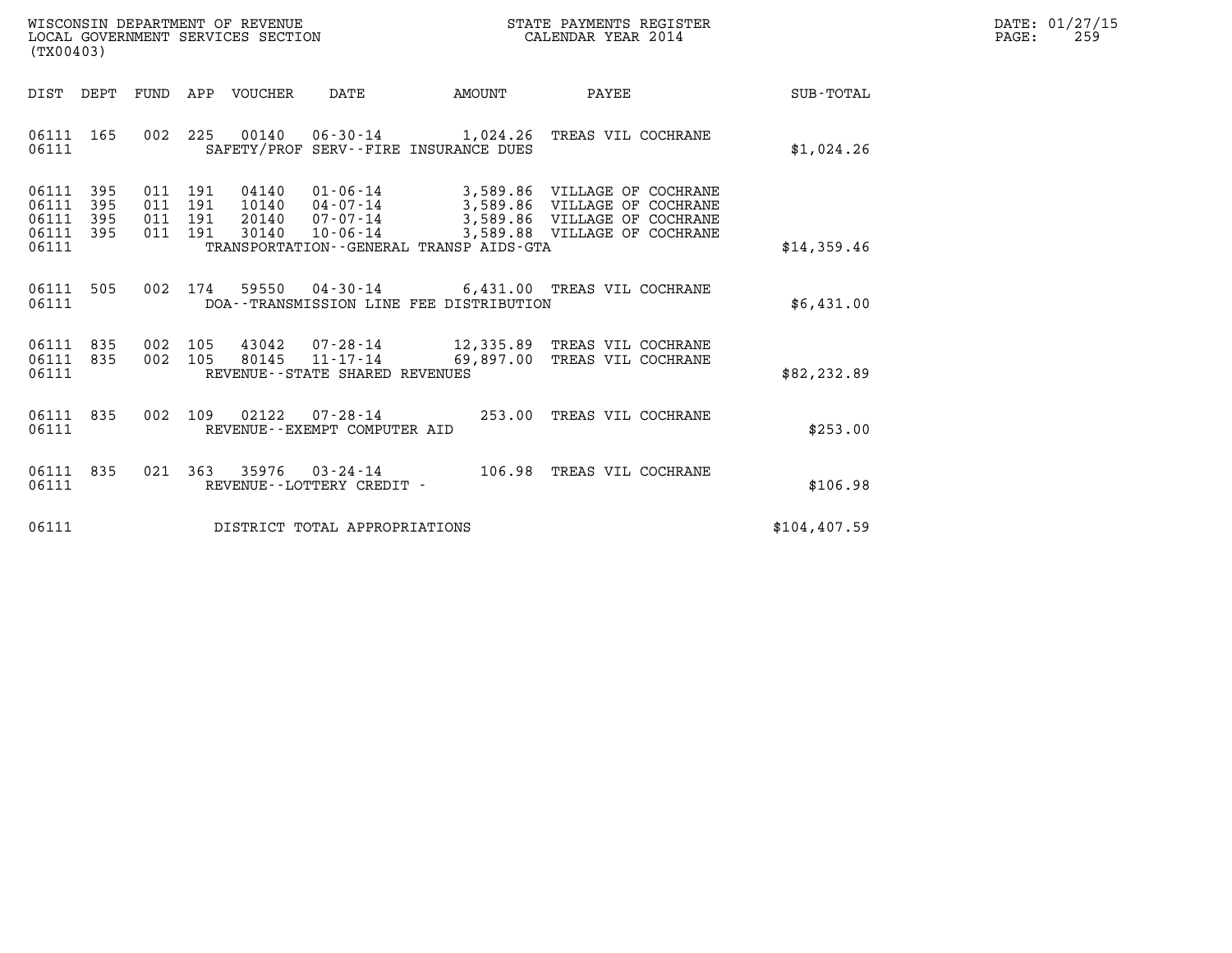| DATE: | 01/27/15 |
|-------|----------|
| PAGE: | 260      |

| (TX00403)              |                                                                                                                                                                                                                                                                                                                                                                                                   |  |  |  |                                |                                                                                              | WISCONSIN DEPARTMENT OF REVENUE<br>LOCAL GOVERNMENT SERVICES SECTION<br>CALENDAR YEAR 2014             | $\mathbb{E}R$<br>DATE: 01/27/15<br>$\mathtt{PAGE:}$<br>260 |  |
|------------------------|---------------------------------------------------------------------------------------------------------------------------------------------------------------------------------------------------------------------------------------------------------------------------------------------------------------------------------------------------------------------------------------------------|--|--|--|--------------------------------|----------------------------------------------------------------------------------------------|--------------------------------------------------------------------------------------------------------|------------------------------------------------------------|--|
|                        |                                                                                                                                                                                                                                                                                                                                                                                                   |  |  |  |                                |                                                                                              | DIST DEPT FUND APP VOUCHER DATE AMOUNT PAYEE TOTAL                                                     |                                                            |  |
| 06154 165<br>06154     |                                                                                                                                                                                                                                                                                                                                                                                                   |  |  |  |                                | SAFETY/PROF SERV--FIRE INSURANCE DUES                                                        | 002 225 00141 06-30-14 790.66 TREAS VIL NELSON                                                         | \$790.66                                                   |  |
|                        |                                                                                                                                                                                                                                                                                                                                                                                                   |  |  |  |                                |                                                                                              | 06154 370 002 503 17180 02-25-14 1,251.48 TREAS VIL NELSON                                             |                                                            |  |
|                        |                                                                                                                                                                                                                                                                                                                                                                                                   |  |  |  |                                |                                                                                              | VILL SHARE 314.52                                                                                      | \$1,251.48                                                 |  |
| 06154 370<br>06154     |                                                                                                                                                                                                                                                                                                                                                                                                   |  |  |  |                                | 012 571 37241 06-16-14 21.90 TREAS VIL NELSON<br>NAT RESOURCES - - FOREST CROP/MFL/CO FOREST | \$21.90                                                                                                |                                                            |  |
| 06154 395<br>06154 395 |                                                                                                                                                                                                                                                                                                                                                                                                   |  |  |  |                                |                                                                                              |                                                                                                        |                                                            |  |
| 06154 395<br>06154 395 |                                                                                                                                                                                                                                                                                                                                                                                                   |  |  |  |                                |                                                                                              |                                                                                                        |                                                            |  |
|                        | $\begin{array}{cccc} 011 & 191 & 04141 & 01\cdot 06\cdot 14 & 2,105\,.24 & \text{VILLAGE OF NELSON} \\ 011 & 191 & 10141 & 04\cdot 07\cdot 14 & 2,105\,.24 & \text{VILLAGE OF NELSON} \\ 011 & 191 & 20141 & 07\cdot 07\cdot 14 & 2,105\,.24 & \text{VILLAGE OF NELSON} \\ 011 & 191 & 30141 & 10\cdot 06\cdot 14 & 2,105\,.25 & \text{VILL$<br>06154<br>TRANSPORTATION - GENERAL TRANSP AIDS-GTA |  |  |  |                                |                                                                                              |                                                                                                        | \$8,420.97                                                 |  |
| 06154 835<br>06154 835 |                                                                                                                                                                                                                                                                                                                                                                                                   |  |  |  |                                |                                                                                              | 002 105 43043 07-28-14 16,825.17 TREAS VIL NELSON<br>002 105 80146 11-17-14 95,124.67 TREAS VIL NELSON |                                                            |  |
| 06154                  |                                                                                                                                                                                                                                                                                                                                                                                                   |  |  |  | REVENUE--STATE SHARED REVENUES |                                                                                              |                                                                                                        | \$111,949.84                                               |  |
| 06154 835<br>06154     |                                                                                                                                                                                                                                                                                                                                                                                                   |  |  |  | REVENUE--EXEMPT COMPUTER AID   |                                                                                              | 002 109 02123 07-28-14 13.00 TREAS VIL NELSON                                                          | \$13.00                                                    |  |
| 06154 835<br>06154     |                                                                                                                                                                                                                                                                                                                                                                                                   |  |  |  | REVENUE--LOTTERY CREDIT -      |                                                                                              | 021 363 35977 03-24-14 769.16 TREAS VIL NELSON                                                         | \$769.16                                                   |  |
|                        | 06154 DISTRICT TOTAL APPROPRIATIONS                                                                                                                                                                                                                                                                                                                                                               |  |  |  |                                |                                                                                              |                                                                                                        | \$123, 217.01                                              |  |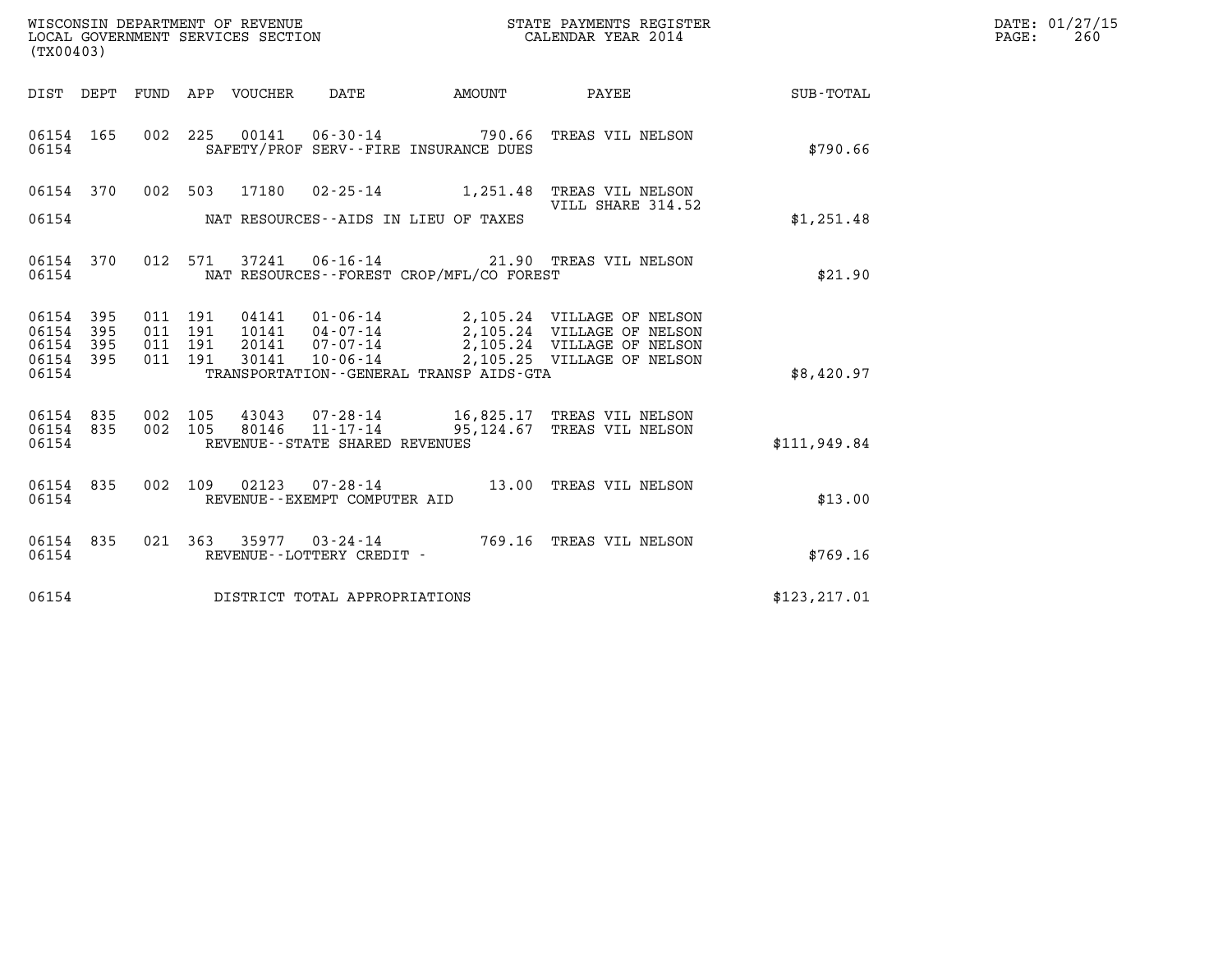| (TX00403)                       |                        |                    |                                          |                                 |                                                      |                                                                                                                                                                                                                         |                                                                                                       |               | DATE: 01/27/15<br>$\mathtt{PAGE}$ :<br>261 |
|---------------------------------|------------------------|--------------------|------------------------------------------|---------------------------------|------------------------------------------------------|-------------------------------------------------------------------------------------------------------------------------------------------------------------------------------------------------------------------------|-------------------------------------------------------------------------------------------------------|---------------|--------------------------------------------|
|                                 |                        |                    |                                          | DIST DEPT FUND APP VOUCHER DATE |                                                      | AMOUNT                                                                                                                                                                                                                  | <b>PAYEE</b> FOR THE PAYEE                                                                            | SUB-TOTAL     |                                            |
| 06201                           | 06201 165              |                    |                                          |                                 |                                                      | SAFETY/PROF SERV--FIRE INSURANCE DUES                                                                                                                                                                                   | 002 225 00142 06-30-14 2,443.86 TREAS CITY ALMA                                                       | \$2,443.86    |                                            |
| 06201                           | 06201 370              |                    |                                          |                                 |                                                      | NAT RESOURCES - - FOREST CROP/MFL/CO FOREST                                                                                                                                                                             | 012 571 37242 06-16-14 76.27 TREAS CITY ALMA                                                          | \$76.27       |                                            |
| 06201                           |                        |                    |                                          |                                 |                                                      | NAT RESOURCES--RU RECYCLING GRANT                                                                                                                                                                                       | 06201 370 074 670 41285 05-23-14 4,140.32 TREAS CITY ALMA                                             | \$4,140.32    |                                            |
| 06201 395<br>06201 395<br>06201 | 06201 395<br>06201 395 |                    | 011 191<br>011 191<br>011 191<br>011 191 |                                 |                                                      | 04142  01-06-14  11,470.85  CITY OF ALMA<br>10142  04-07-14  11,470.85  CITY OF ALMA<br>20142  07-07-14  11,470.85  CITY OF ALMA<br>30142  10-06-14  11,470.86  CITY OF ALMA<br>TRANSPORTATION--GENERAL TRANSP AIDS-GTA |                                                                                                       | \$45,883.41   |                                            |
| 06201                           | 06201 395              |                    |                                          |                                 |                                                      | TRANSPORTATION - - LRIP/TRIP/MSIP GRANTS                                                                                                                                                                                | 011 278 33246 12-05-14 7,023.92 TREAS CITY ALMA                                                       | \$7,023.92    |                                            |
| 06201                           | 06201 435              |                    |                                          |                                 |                                                      | HS--AMBULANCE FUNDING ASSISTANCE GRANTS                                                                                                                                                                                 | 005 162 01HSD 09-08-14 4,063.52 TREAS CITY ALMA                                                       | \$4,063.52    |                                            |
| 06201                           | 06201 455              |                    |                                          |                                 |                                                      | JUSTICE -- LAW ENFORCEMENT TRAINING                                                                                                                                                                                     | 002 231 00963 09-04-14 160.00 TREAS CITY ALMA                                                         | \$160.00      |                                            |
| 06201                           | 06201 505              |                    |                                          |                                 |                                                      | DOA--TRANSMISSION LINE FEE DISTRIBUTION                                                                                                                                                                                 | 002 174 59550 04-30-14 20,116.00 TREAS CITY ALMA                                                      | \$20,116.00   |                                            |
| 06201 835<br>06201              | 06201 835              |                    |                                          |                                 | REVENUE - - STATE SHARED REVENUES                    |                                                                                                                                                                                                                         | 002 105 43044 07-28-14 68,492.54 TREAS CITY ALMA<br>002 105 80147 11-17-14 389,399.41 TREAS CITY ALMA | \$457,891.95  |                                            |
| 06201 835<br>06201 835<br>06201 |                        | 002 109<br>002 109 |                                          | 02124<br>05026                  | 07-28-14<br>07-28-14<br>REVENUE--EXEMPT COMPUTER AID |                                                                                                                                                                                                                         | 127.00 TREAS CITY ALMA<br>72.00 TREAS CITY ALMA                                                       | \$199.00      |                                            |
| 06201 835<br>06201              |                        |                    |                                          | 021 363 35978                   | 03-24-14<br>REVENUE--LOTTERY CREDIT -                |                                                                                                                                                                                                                         | 545.07 TREAS CITY ALMA                                                                                | \$545.07      |                                            |
| 06201                           |                        |                    |                                          |                                 | DISTRICT TOTAL APPROPRIATIONS                        |                                                                                                                                                                                                                         |                                                                                                       | \$542, 543.32 |                                            |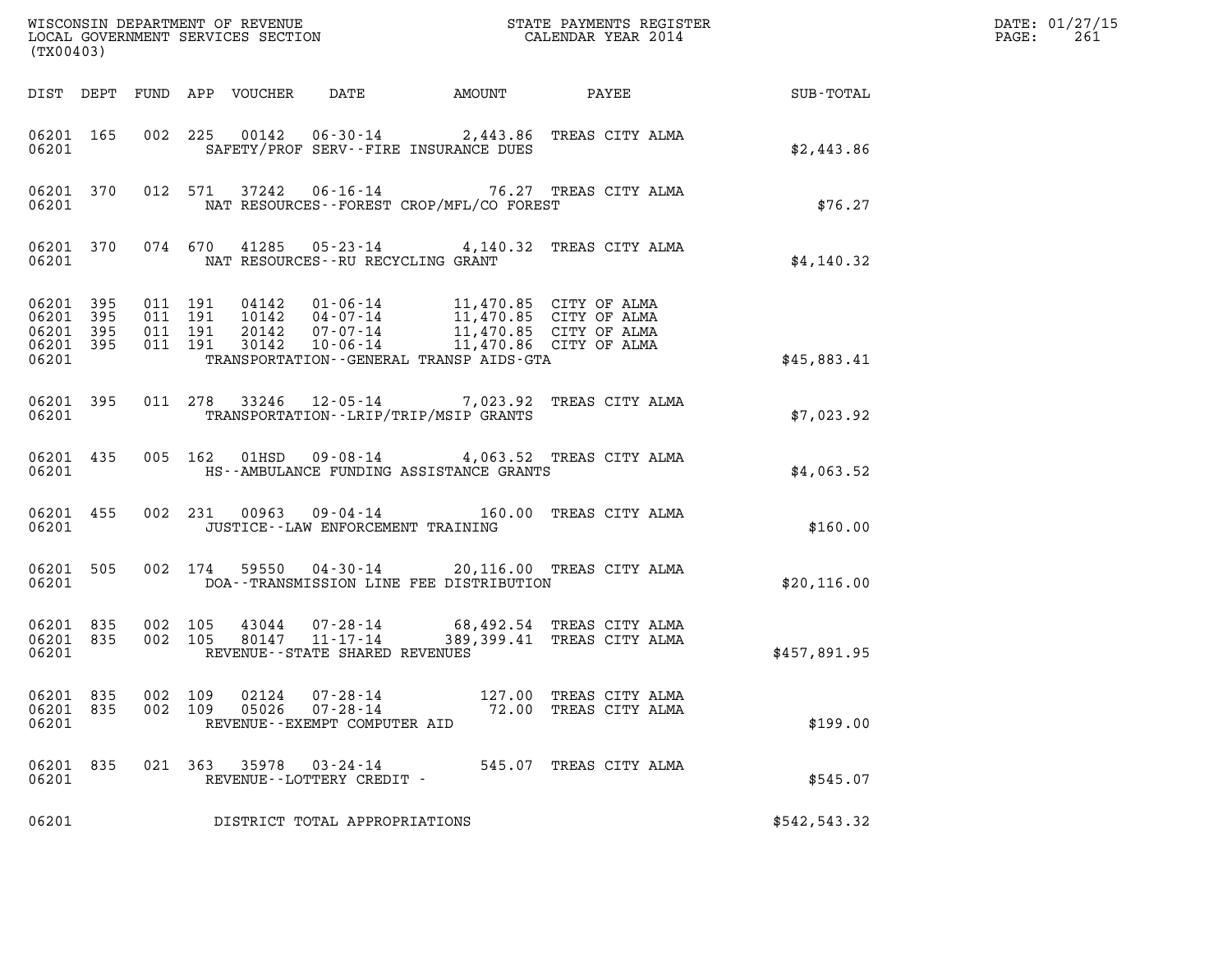| WISCONSIN DEPARTMENT OF REVENUE   | STATE PAYMENTS REGISTER | DATE: 01/27/15 |
|-----------------------------------|-------------------------|----------------|
| LOCAL GOVERNMENT SERVICES SECTION | CALENDAR YEAR 2014      | 262<br>PAGE:   |

| (TX00403)                                                             |                                                      |                                                                                                                                               |                       |                                                                                                                   |              |
|-----------------------------------------------------------------------|------------------------------------------------------|-----------------------------------------------------------------------------------------------------------------------------------------------|-----------------------|-------------------------------------------------------------------------------------------------------------------|--------------|
| DIST<br>DEPT                                                          | <b>FUND</b><br>APP                                   | <b>VOUCHER</b><br>DATE                                                                                                                        | AMOUNT                | PAYEE                                                                                                             | SUB-TOTAL    |
| 06206<br>165<br>06206                                                 | 002<br>225                                           | 00143<br>$06 - 30 - 14$<br>SAFETY/PROF SERV--FIRE INSURANCE DUES                                                                              | 2,839.19              | TREAS CITY BUFFALO CITY                                                                                           | \$2,839.19   |
| 06206<br>395<br>06206<br>395<br>06206<br>395<br>06206<br>395<br>06206 | 011<br>191<br>011<br>191<br>191<br>011<br>011<br>191 | 04143<br>$01 - 06 - 14$<br>10143<br>04-07-14<br>$07 - 07 - 14$<br>20143<br>30143<br>$10 - 06 - 14$<br>TRANSPORTATION--GENERAL TRANSP AIDS-GTA | 9,632.35<br>9,632.35  | CITY OF BUFFALO CITY<br>CITY OF<br>BUFFALO CITY<br>9,632.35 CITY OF BUFFALO CITY<br>9,632.35 CITY OF BUFFALO CITY | \$38,529.40  |
| 505<br>06206<br>06206                                                 | 002<br>174                                           | 59550<br>04 - 30 - 14<br>DOA--TRANSMISSION LINE FEE DISTRIBUTION                                                                              |                       | 2,950.00 TREAS CITY BUFFALO CITY                                                                                  | \$2,950.00   |
| 06206<br>835<br>06206<br>835<br>06206                                 | 002<br>105<br>002<br>105                             | 43045<br>07-28-14<br>$11 - 17 - 14$<br>80148<br>REVENUE--STATE SHARED REVENUES                                                                | 9,531.87<br>54,035.17 | TREAS CITY BUFFALO CITY<br>TREAS CITY BUFFALO CITY                                                                | \$63,567.04  |
| 835<br>06206<br>06206                                                 | 002<br>109                                           | 02125<br>$07 - 28 - 14$<br>REVENUE - - EXEMPT COMPUTER AID                                                                                    | 2.00                  | TREAS CITY BUFFALO CITY                                                                                           | \$2.00       |
| 835<br>06206<br>06206                                                 | 021<br>363                                           | 35979<br>$03 - 24 - 14$<br>REVENUE - - LOTTERY CREDIT -                                                                                       | 2,649.26              | TREAS CITY BUFFALO CITY                                                                                           | \$2,649.26   |
| 06206                                                                 |                                                      | DISTRICT TOTAL APPROPRIATIONS                                                                                                                 |                       |                                                                                                                   | \$110,536.89 |

(TX00403)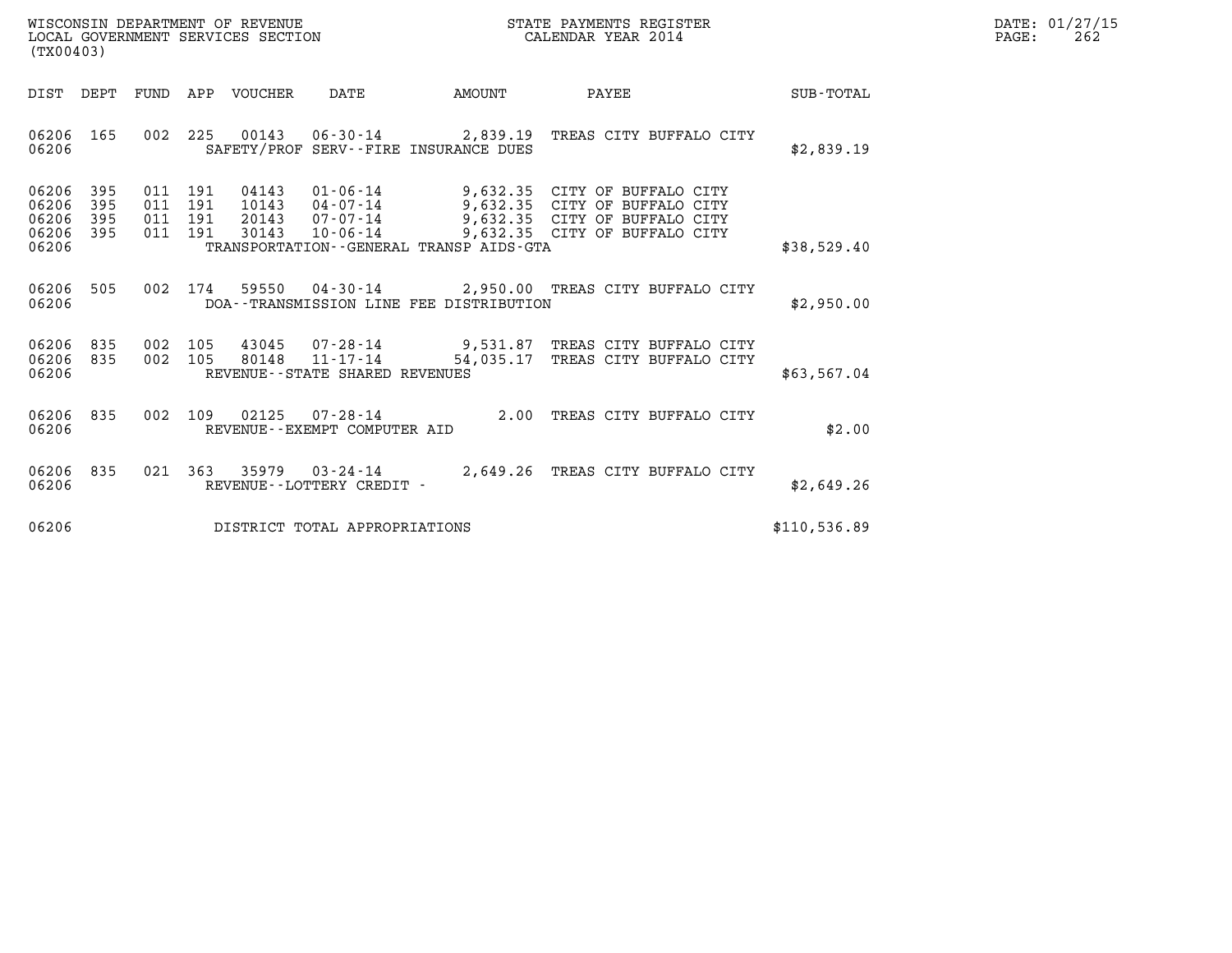| (TX00403)                                                 |  |                               |         |                |                                                     |                                              |                                                                                                                                                                                            |  |              | DATE: 01/27/15<br>$\mathtt{PAGE}$ :<br>263 |
|-----------------------------------------------------------|--|-------------------------------|---------|----------------|-----------------------------------------------------|----------------------------------------------|--------------------------------------------------------------------------------------------------------------------------------------------------------------------------------------------|--|--------------|--------------------------------------------|
|                                                           |  |                               |         |                |                                                     | DIST DEPT FUND APP VOUCHER DATE AMOUNT PAYEE |                                                                                                                                                                                            |  | SUB - TOTAL  |                                            |
| 06226 165<br>06226                                        |  |                               |         |                |                                                     | SAFETY/PROF SERV--FIRE INSURANCE DUES        | 002 225 00144 06-30-14 1,940.71 TREAS CITY FOUNTAIN CITY                                                                                                                                   |  | \$1,940.71   |                                            |
| 06226 370<br>06226                                        |  |                               |         | 012 571 37243  |                                                     | NAT RESOURCES - - FOREST CROP/MFL/CO FOREST  | 06-16-14 30.54 TREAS CITY FOUNTAIN CITY                                                                                                                                                    |  | \$30.54      |                                            |
| 06226 370<br>06226                                        |  |                               |         |                | NAT RESOURCES - - RU RECYCLING GRANT                |                                              | 074 670 41286 05-23-14 4,656.52 TREAS CITY FOUNTAIN CITY                                                                                                                                   |  | \$4,656.52   |                                            |
| 06226 395<br>06226 395<br>06226 395<br>06226 395<br>06226 |  | 011 191<br>011 191<br>011 191 | 011 191 | 30144          | $10 - 06 - 14$                                      | TRANSPORTATION--GENERAL TRANSP AIDS-GTA      | 04144  01-06-14  6,853.85  CITY OF FOUNTAIN CITY<br>10144  04-07-14  6,853.85  CITY OF FOUNTAIN CITY<br>20144  07-07-14  6,853.85  CITY OF FOUNTAIN CITY<br>6,853.86 CITY OF FOUNTAIN CITY |  | \$27,415.41  |                                            |
| 06226 455<br>06226                                        |  |                               |         |                | JUSTICE - - LAW ENFORCEMENT TRAINING                |                                              | 002 231 01388 02-19-14 160.00 TREAS CITY FOUNTAIN CITY                                                                                                                                     |  | \$160.00     |                                            |
| 06226 505<br>06226                                        |  |                               |         |                | DOA--HOUSING ASSISTANCE GRANTS                      |                                              | 002 743 03082 11-13-14 72,144.00 TREAS CITY FOUNTAIN CITY                                                                                                                                  |  | \$72,144.00  |                                            |
| 06226 835<br>06226 835<br>06226                           |  | 002 105<br>002 105            |         | 43046<br>80149 | $11 - 17 - 14$<br>REVENUE - - STATE SHARED REVENUES |                                              | 07-28-14 30,975.60 TREAS CITY FOUNTAIN CITY<br>175,515.00 TREAS CITY FOUNTAIN CITY                                                                                                         |  | \$206,490.60 |                                            |
| 06226 835<br>06226                                        |  |                               | 002 109 |                | REVENUE--EXEMPT COMPUTER AID                        |                                              | 02126  07-28-14  435.00 TREAS CITY FOUNTAIN CITY                                                                                                                                           |  | \$435.00     |                                            |
| 06226 835<br>06226                                        |  |                               |         |                | REVENUE--LOTTERY CREDIT -                           |                                              | 021 363 35980 03-24-14 1,141.39 TREAS CITY FOUNTAIN CITY                                                                                                                                   |  | \$1,141.39   |                                            |
| 06226                                                     |  |                               |         |                | DISTRICT TOTAL APPROPRIATIONS                       |                                              |                                                                                                                                                                                            |  | \$314,414.17 |                                            |